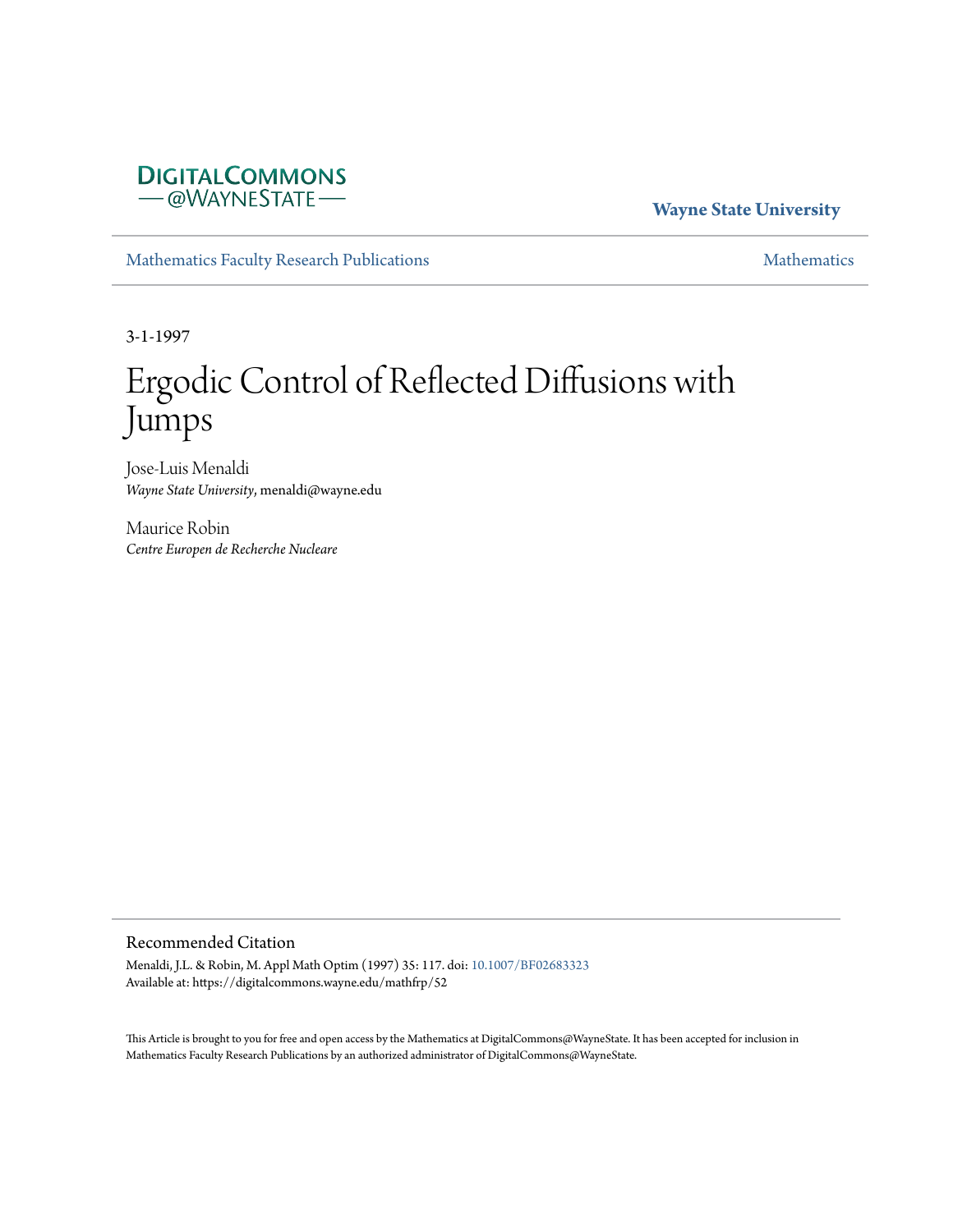# ERGODIC CONTROL OF REFLECTED DIFFUSIONS WITH JUMPS

Jose-Luis Menaldi*<sup>∗</sup>*

Wayne State University Department of Mathematics Detroit, Michigan 48202, USA Maurice Robin*†* CERN CH - 1211 Geneve 23, Suisse

July 27, 2000

#### **Abstract**

We discuss ergodicity properties of a controlled jumps diffusion process reflected from the boundary of a bounded domain. The control parameters act on the drift term and on a first order type jump density. The controlled process is generated via a Girsanov change of probability, and a long run average criterion is to be optimized. By means of the Hamilton-Jacobi-Bellman equation, an optimal stationary feedback is constructed.

**Key words and phrases:** Reflected jump diffusion, ergodic optimal control, dynamic programming principle, Hamilton-Jacobi-Bellman equation, Green function, Girsanov transformation, Doeblin condition, discounted control problem.

**1991 AMS Subject Classification.** Primary: 49A60, 60J75, 36J60. Secondary: 49L20, 93D05, 93E20.

*<sup>∗</sup>* e-mail: jlm@math.wayne.edu

*<sup>†</sup>* e-mail: maurice robin@macmail.cern.ch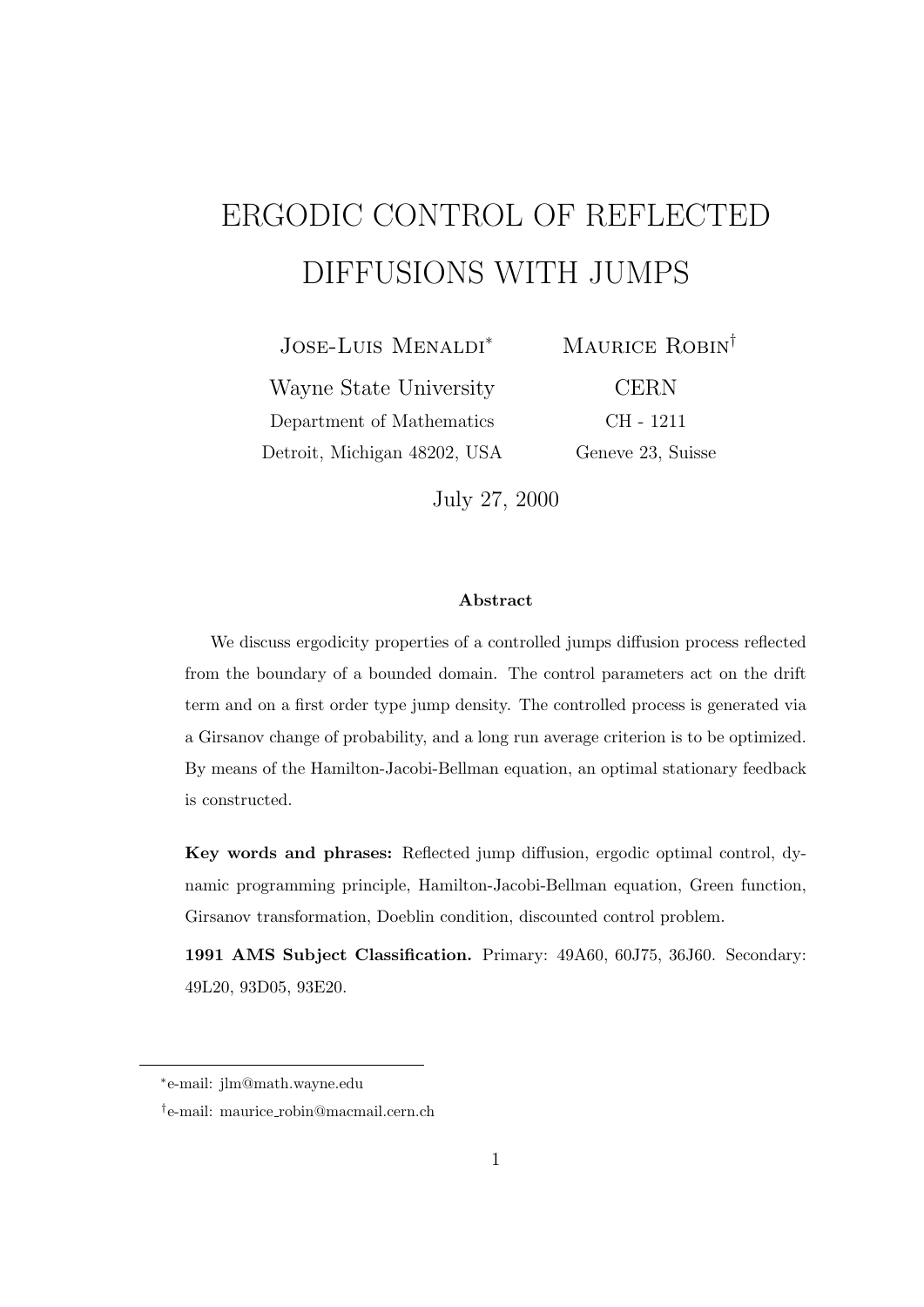# **Introduction**

We are interested in the ergodic properties of a jumps diffusion process reflected from the boundary of a bounded domain. Moreover, we intent to control the parameters of the drift and the jump terms in order to minimize an average cost per unit time over the infinity time interval. The main goal is to extend the results of [23, 25] to unbounded jumps measures

We will follow the model of Bensoussan [5, p. 162-171] for the diffusion processes and we add a jump term. It may seem a trivial extension but the difficulties are in proving the basic ergodicity properties of the jump diffusion processes.

In most of the cases, the existence and regularity of an unique invariant measure for each control is the starting point of any analysis (cf. Azema et al. [4], Kogan [19]). Sometimes this can be partially avoided by using Markov chains (cf. Borkar [8]), by means of more statistic assumptions on the processes (cf. Morimoto [26]), or by restraining the set of admissible feedbacks (cf. Bensoussan [5, p. 176]). More difficult settings are discussed in Gatarek and Stettner [17], Stettner [30], where several invariant measures may exist.

Usually the existence of an invariant density probability measure involves the verification of the so-called Doeblin condition, which requires a lower bound estimate of the transition density probability function associated with the given Markov process. A nice discussion on stationary distributions can be found in Ethier and Kurtz [11, pp. 238-253]. In our case, we have to deal with the transition density probability function of a jump diffusion, i.e. the Green function associated with an integro-differential equation (cf. Garroni and Menaldi [12, 13]). Some results concerning the switching control can be found in Menaldi, Perthame and Robin [22].

The paper is organized as follows:

**Section 1** gives the basic assumptions and properties of reflected diffusions with jumps.

- **Section 2** deals with the existence of a unique invariant measure for these processes.
- **Section 3** is devoted to study the Hamilton-Jacobi-Belmann equation of the ergodic control problem.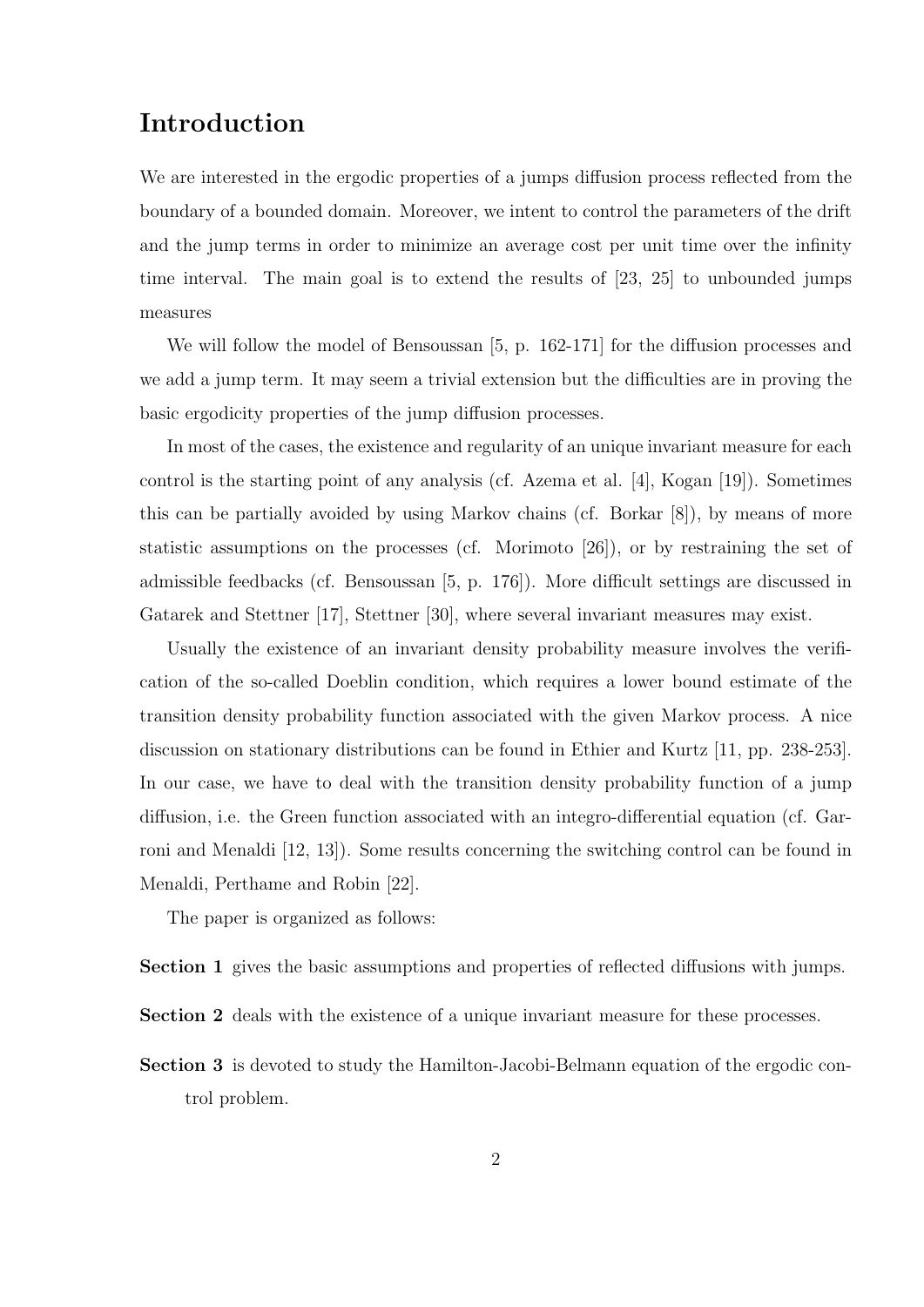## **1 Basic Properties**

In this section we will describe the Markov-Feller process used to model the dynamic of the system.

#### **1.1 Reflected Diffusion with Jumps**

Consider an integro-differential operator of the form

$$
I_0\varphi(x) = \int_{\mathbb{R}^d_*} [\varphi(x+z) - \varphi(x) - z \cdot \nabla \varphi(x)] M_0(s, dz)
$$
\n(1.1)

where the Levy kernel  $M_0(x, dz)$  is a Radon measure on  $\mathbb{R}^d_* = \mathbb{R}^d - \{0\}$  for any fixed x, and satisfies

$$
\int_{|z| \le 1} |z|^2 M_0(x, dz) + \int_{|z| > 1} |z| M_0(x, dz) < \infty, \forall x \in \mathbb{R}^d. \tag{1.2}
$$

It is clear that this operator is associated with a jumps process.

Similarly, let  $L_0$  be a second order uniformly elliptic operator associated with a diffusion process, i.e.

$$
L_0 = \sum_{i,j=1}^d a_{ij}(x)\partial_{ij},
$$
\n(1.3)

where, the coefficients  $(a_{ij})$  are bounded and Hölder continuous, i.e. for some  $c_0$ ,  $M > 0$ , and  $0 < \alpha < 1$ 

$$
\begin{cases} c_0|\xi|^2 \leq \sum_{i,j=1}^d a_{ij}(x)\xi_i\xi_j \leq c_0^{-1}|\xi|^2, \quad \forall x, \xi \in \mathbb{R}^d, \\ |a_{ij}(x) - a_{ij}(x')| \leq M|x - x'|^\alpha, \quad \forall x, x' \in \mathbb{R}^d, \end{cases}
$$
(1.4)

and  $a_{ij} = a_{ji}$ , for  $i, j = 1, ..., d$ .

The Levy kernel  $M_0(x, dz)$  is assumed to have a particular structure, namely

$$
M_0(x, A) = \int_{\{\zeta : j(x, \zeta) \in A\}} m_0(x, \zeta) \pi(d\zeta)
$$
\n(1.5)

where  $\pi(\cdot)$  is a  $\sigma$ -finite measure on the measurable space  $(f, \mathcal{F})$ , the functions  $j(x, \zeta)$  and  $m(x,\zeta)$  are measurable for  $(x,\zeta)$  in  $\mathbb{R}^d \times F$ , and there exist a measurable and positive function  $j(\zeta)$  and constants  $C_0 > 0, 1 \leq \gamma < 2$  such that for every  $x, \zeta$  we have

$$
\begin{cases} |j(x,\zeta)| \le j_0(\zeta), & 0 \le m_0(x,\zeta) \le 1, \\ \int_F [j_0(\zeta)]^p (1+j_0(\zeta))^{-1} \pi(d\zeta) \le C_0, & \forall p \in [\gamma,2], \end{cases}
$$
(1.6)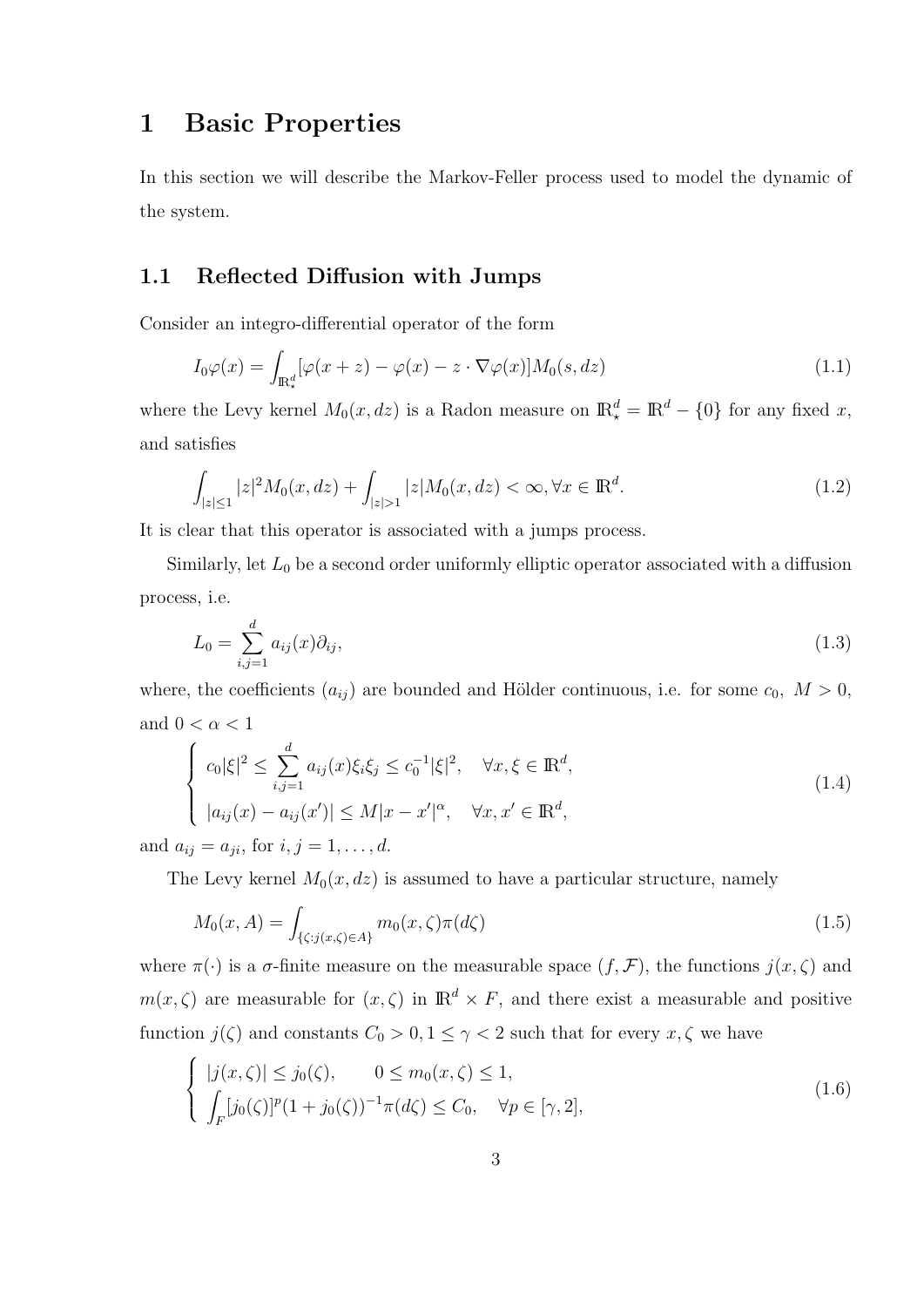the function  $j(x,\zeta)$  is continuously differentiable in x for any fixed  $\zeta$  and there exists a constant  $c_0 > 0$  such that for any  $(x, \zeta)$  we have

$$
c_0 \le \det(\mathbf{1} + \theta \nabla j(x, \zeta)) \le c_0^{-1}, \quad \forall \theta \in [0, 1], \tag{1.7}
$$

where **1** denotes the identity matrix in  $\mathbb{R}^d$ ,  $\nabla$  is the gradient operator is *x*, and det(*·*) denotes the determinant of a matrix.

Notice that assumption (1.6) [resp. (1.7)] gives "control" of the  $L^{\infty}(\mathbb{R}^d)$  [resp.  $L^1(\mathbb{R}^d)$ ] norm of the integro-differential operator  $I_0$ .

In order to develop the analysis on a bounded and smooth region  $\mathcal O$  of  $\mathbb R^d$ , we give a first order differential operator defined on the boundary *∂O*, namely

$$
B = \sum_{i=1}^{d} b_i(x)\partial_i,
$$
\n(1.8)

where the coefficients are non-tangential and continuously differentiable with a Hölder continuous derivative, i.e., for some constants  $c_0 > 0$ ,  $0 < \alpha < 1$ , we have

$$
\begin{cases}\n\sum_{i=1}^{d} b_i(x) n_i(x) \ge c_0, & \forall x \in \partial \mathcal{O}, \\
b_i \in C^{1+\alpha}(\partial \mathcal{O}),\n\end{cases}
$$
\n(1.9)

where  $n = (n_1(x), \ldots, n_d(x))$  denotes the unit outward normal to  $\mathcal O$  at the point *x* of the boundary  $\partial O$ . Moreover, we may assume that  $b_i$  are defined in the whole space  $\mathbb{R}^d$ , where  $b_i$  and  $\nabla b_i$  are bounded.

Now we need to "localize" the nonlocal operator  $I_0$ . For the sake of simplicity, we give the assumptions only for the case where  $\mathcal O$  is convex, namely

$$
x + \theta j(x, \zeta) \in \bar{\mathcal{O}}, \quad \forall x \in \bar{\mathcal{O}}, \ \forall \zeta \in F, \ \forall \theta \in [0, 1]. \tag{1.10}
$$

This assumption (1.10) makes sense even for non convex domains, but it is more restrictive in that case.

Depending on the assumptions on the coefficients of the operators  $L_0$ ,  $I_0$ ,  $B$  and on the domain  $\mathcal{O}$ , we can construct the corresponding Markov-Feller process. In the whole space, i.e.  $\mathcal{O} = \mathbb{R}^d$ , classic results are well know (e.g. Bensoussan and Lions [6], Gikhman and Skorokhod [18], and references therein), but in a bounded region with oblique derivative (i.e. *B* different of the co-normal operator of  $L_0$ ) only a few results are available. For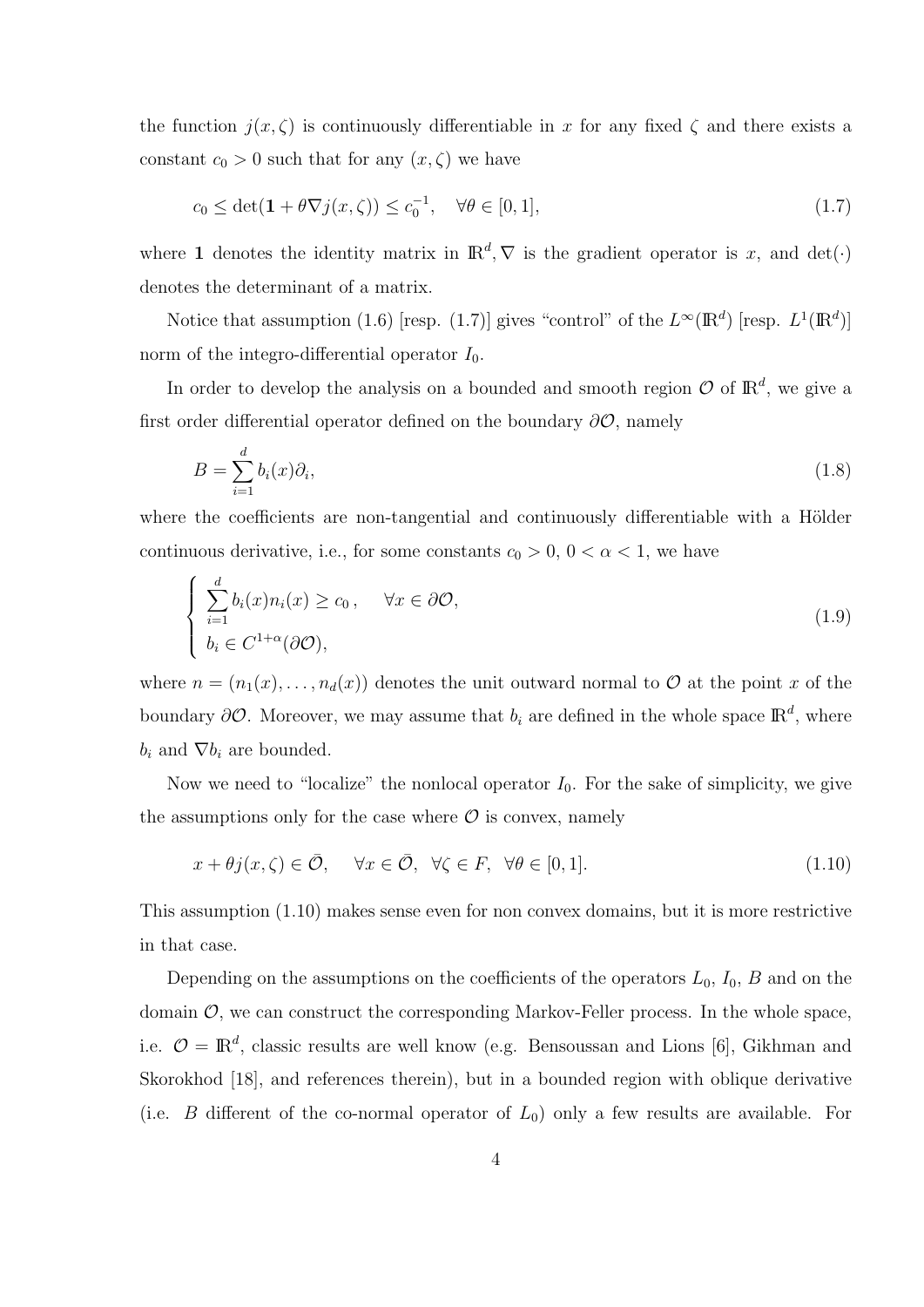instance we refer to Anulova [2, 3], Bony et al. [8] and Chaleyat-Maurel et al. [10]. However, some regularity on the coefficients  $j(x,\zeta)$  and  $m_0(x,\zeta)$  is needed, namely

$$
\begin{cases} |m(x,\zeta) - m(x'\zeta)| \leq M|x - x'|^{\alpha}, & \forall x, x' \in \mathbb{R}^d \\ |j(x,\zeta) - j(x',\zeta)| \leq j_0(\zeta)|x - x'|^{\alpha}, & \forall x, x' \in \mathbb{R}^d \end{cases}
$$
(1.11)

for some constant  $M > 0$  and the same function  $j(\zeta)$  as in assumption (1.6). Thus the integro-differential operator  $I_0$  has the form

$$
I_0\varphi(x) = \int_F [\varphi(x+j(x,\zeta)) - \varphi(x) - j(x,\zeta) \cdot \nabla \varphi(x)] m_0(x,\zeta) \pi(d\zeta).
$$
 (1.12)

To be more precise with the construction of the Markov-Feller process with infinitesimal generator  $L_0+I_0$ , we can mention that if  $m_0(x,\zeta)=1$  and the coefficients  $(a_{ii})$  are Lipschitz continuous and  $(b_i)$  and the domain  $\mathcal O$  are of class  $C^3$ , then the penalization technique on the domain applied to the stochastic differential equation in the whole, space can be used (cf. [24]). Under the assumptions  $(1.4)$ ,  $(1.6)$ ,  $(1.7)$ ,  $(1.9)$ ,  $(1.10)$  and  $(1.11)$ , we can construct the Markov-Feller process as a consequence of the specific estimates on the Green function (cf. Garroni and Menaldi [12, 13]).

Since our goal is to study the ergodic control problem and the key starting point is to have good estimates on the transition probability function (i.e., the Green function), we will recall some results proved in the reference above.

Define the seminorms  $C(\varphi, k)$  and  $K(\varphi, k)$  of order  $k > 0$ , for a kernel function  $\varphi(x, t, y)$ as follows:

$$
C(\varphi, k) = \inf \{ C \ge 0 : |\varphi(x, t, y)| \le C(t \wedge 1)^{-1 + \frac{k - d}{2}}, \ \forall x, t, y \}
$$
(1.13)

and

$$
\begin{cases}\nK(\varphi, k) = \inf\{K \ge 0 : \int_{\mathcal{O}} [(\varphi(x, t, z)) + |\varphi(z, t, y)|] dz \le \le C(t \wedge 1)^{-1 + \frac{k}{2}}, \quad \forall x, t, y\}\n\end{cases} \tag{1.14}
$$

where  $\wedge$  denotes the minimum between two numbers. Denote by  $\mathcal{G}_k$  the Banach space of kernels  $\varphi(x, t, y)$ ,  $(x, t, y)$  in  $\overline{\mathcal{O}} \times (0, \infty) \times \overline{\mathcal{O}}$  such that  $C(\varphi, k)$  and  $K(\varphi, k)$  are finite.

On the other hand, it is known that under the assumption (1.4) and (1.9) there exists a Green function  $G_0(x, t, y)$  corresponding to the operator  $L_0$  and  $B$ , which satisfies all the classic "heat-kernel" type estimates (e.g. Garroni and Solonnikov [15]).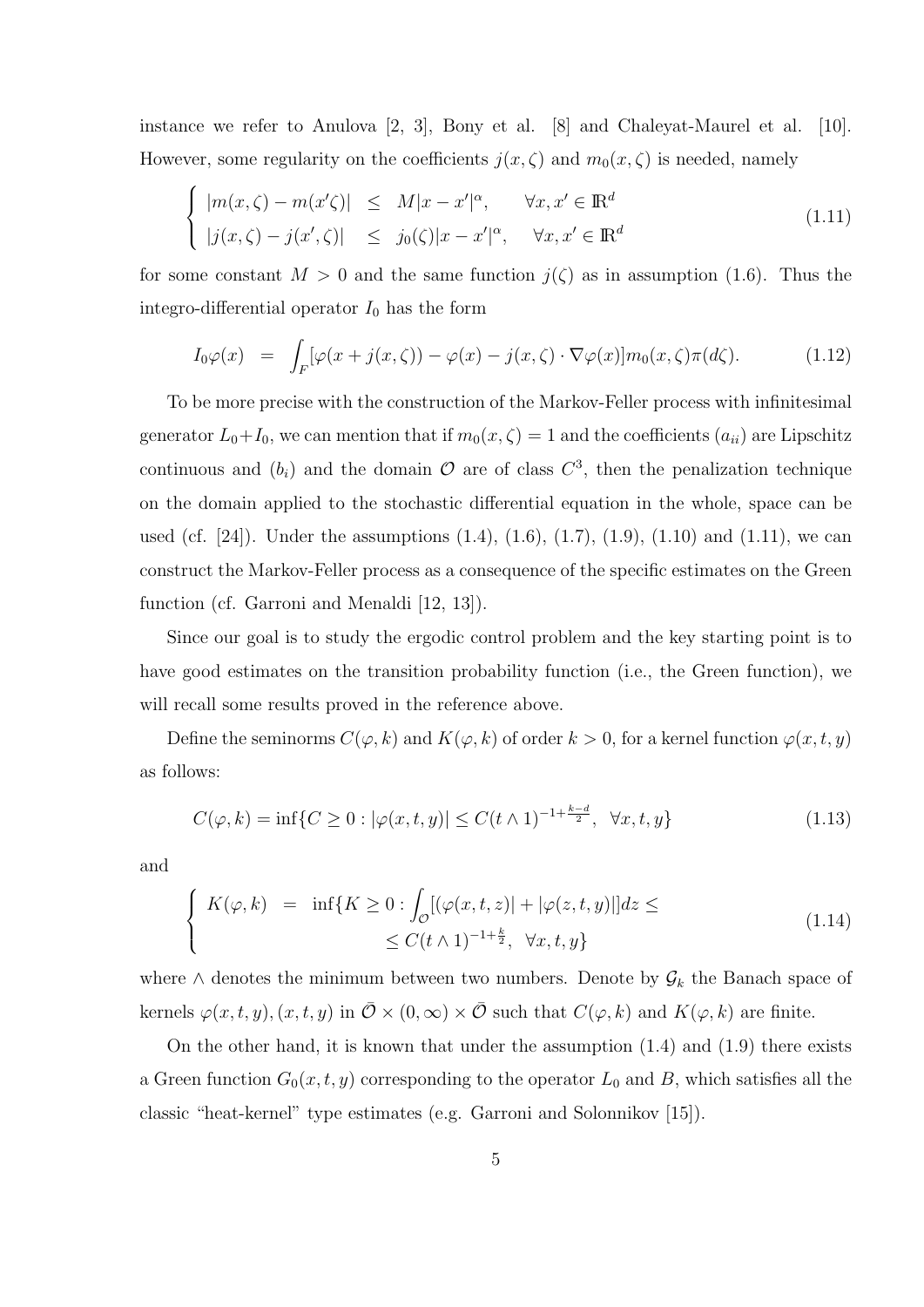**Theorem 1.1** *Let the assumptions (1.4), (1.6)*  $[0 < \gamma < 2]$ , (1.7), (1.9), (1.10), (1.11)<sup>1</sup> *and*

$$
O \t is a bounded domain with a C^{2+\alpha} boundary \t O\mathcal{O}, \t (1.15)
$$

*hold. Then there exists a diffusion process with jumps in*  $\overline{O}$ *, with oblique boundary reflection, whose transition density probability function*  $G(x, t, y)$  *can be represented as* 

$$
G = G_0 + G_0 \bullet Q,\tag{1.16}
$$

*where*  $Q$  *is the unique kernel solution in the Green space*  $G_{2-\gamma}$  *of the Volterra equation* 

$$
Q = Q_0 + Q_0 \bullet Q, \ Q_0 = I_0 G_0. \tag{1.17}
$$

**Comments.** First, the symbol *•* means the "kernel convolution",i.e.

$$
(Q_0 \bullet Q)(x, t, y) = \int_0^t ds \int_{\mathcal{O}} Q_0(x, t - s, z) Q(z, s, y) dz.
$$
 (1.18)

The fact that we call *G* a transition density probability function of a reflected diffusion with jumps is because its infinitesimal generator is  $L_0 + I_0$ , we have precisely the following properties:

(i) for any smooth function *f* with a compact support in  $\mathcal{O} \times (0, \infty)$ , the domain potential

$$
u(x,t) = \int_0^t ds \int_{\mathcal{O}} G(x,t-s,y)f(y,s)dy \doteq (G \bullet f)(x,t)
$$
\n(1.19)

is a solution in  $W_{p,loc}(\mathcal{O}\times]0,\infty[)$ , for any *p* in  $(1,\infty)$ , of the equation

$$
\partial_t u - L_0 u - I_0 u = f, \quad \text{a.e. in} \quad \mathcal{O} \times ]0, \infty[;
$$
\n(1.20)

(ii) for any continuous function h with a compact support in  $\mathcal{O}$ , the potential

$$
w(x,t) = \int_{\mathcal{O}} G(x,t,y)h(y)dy
$$
\n(1.21)

is continuous in  $\mathcal{O} \times [0, \infty)$  and satisfies the limit condition

$$
\lim_{t \to \infty} w(x, t) = h(x), \ \forall x \in \mathcal{O};\tag{1.22}
$$

<sup>1</sup>the assumption (1.11) is not actually needed, it is assumed to hold for the sake of simplicity.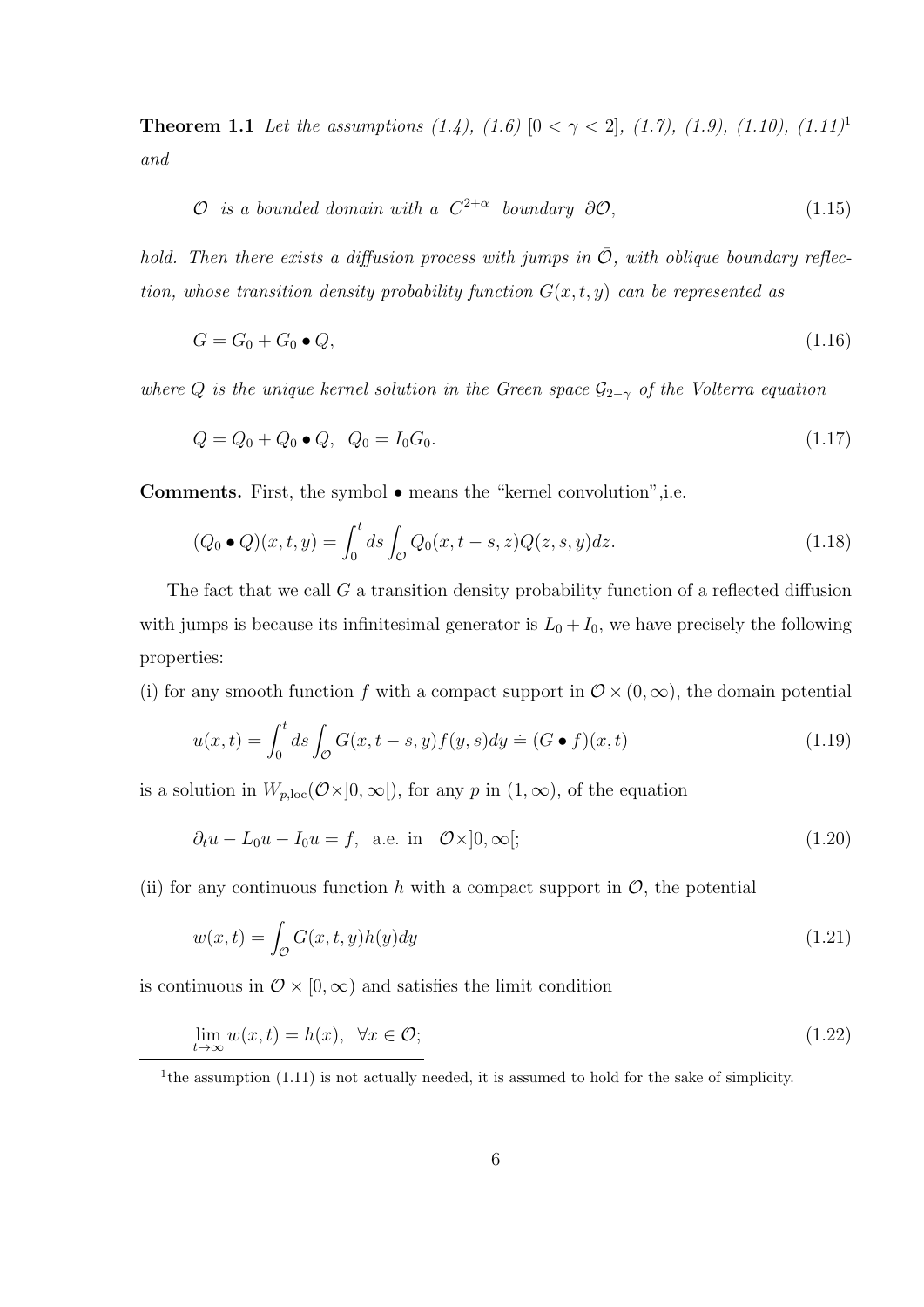(iii) for any smooth function f with a compact support in  $\mathcal{O}\times(0,\infty)$ , the domain potential  $u(x,t)$  is smooth up to the boundary [i.e., belongs to  $W_p^{2,1}(\mathcal{O}\times]0,T[)$ , for any  $T>0$ ] and satisfies the boundary condition

$$
Bu = 0, \text{ a.e. in } \partial \mathcal{O} \times ]0, \infty[, \tag{1.23}
$$

as a trace in the corresponding Sobolev space.

Actually, because we can always suppose  $\gamma < 2 - \alpha$  for  $\alpha$  sufficiently small, the domain potential  $u(x, t)$  given by (1.19) is smooth, i.e., belongs to the Hölder space  $C^{2+\alpha,1+\frac{\alpha}{2}}(\bar{\mathcal{O}} \times$  $[0, T]$ ,  $\forall T > 0$ . Since we are planning to add first order terms to both operators  $L_0$  and *I*0, we choose the above formulation in Sobolev spaces. These first order terms will be only bounded and measurable instead of Hölder continuous.

Notice that since the function *f* in (1.19) has a compact support in  $\mathcal{O} \times (0, \infty)$ , the compatibility condition

$$
B\varphi = \psi \text{ in } \partial\mathcal{O} \times \{0\} \tag{1.24}
$$

is clearly satisfied. Here  $\varphi$  is the initial data for  $t = 0$  (i.e,  $\varphi = 0$ ) and  $\psi$  is the boundary data on  $\partial \mathcal{O}$  (i.e,  $\psi = 0$ ). □

**Sketch of the Proof.** We refer to Theorem VIII.3.3 in Garroni and Menaldi [13] to establish the result is  $\overline{\mathcal{O}} \times [0, T]$ , for any  $T > 0$ , and then we use the argument of Proposition 3.1 in Garroni and Menaldi [12] to conclude. We will outline briefly the main steps of the proof.

It is first proven the following "kernel convolution" estimates

$$
\begin{cases}\nC(\psi \bullet \varphi, k+r) \leq 2^{2+d} (r^{-1} + k^{-1}) [C(\psi, r) K(\varphi, k)+\n+ K(\psi, r) C(\varphi, k)], \quad 0 < k \leq d, \\
C(\psi \bullet \varphi, k+r) \leq \beta(\frac{r}{2}, \frac{k-d}{2}) K(\psi, r) C(\varphi, k), \quad k > d,\n\end{cases}
$$
\n(1.25)

$$
K(\psi \bullet \varphi, k+r) \le \beta(\frac{r}{2}, \frac{k}{2}) K(\psi, r) K(\varphi, k), \qquad (1.26)
$$

where  $\beta(\cdot, \cdot)$  denotes the  $\beta$ -function.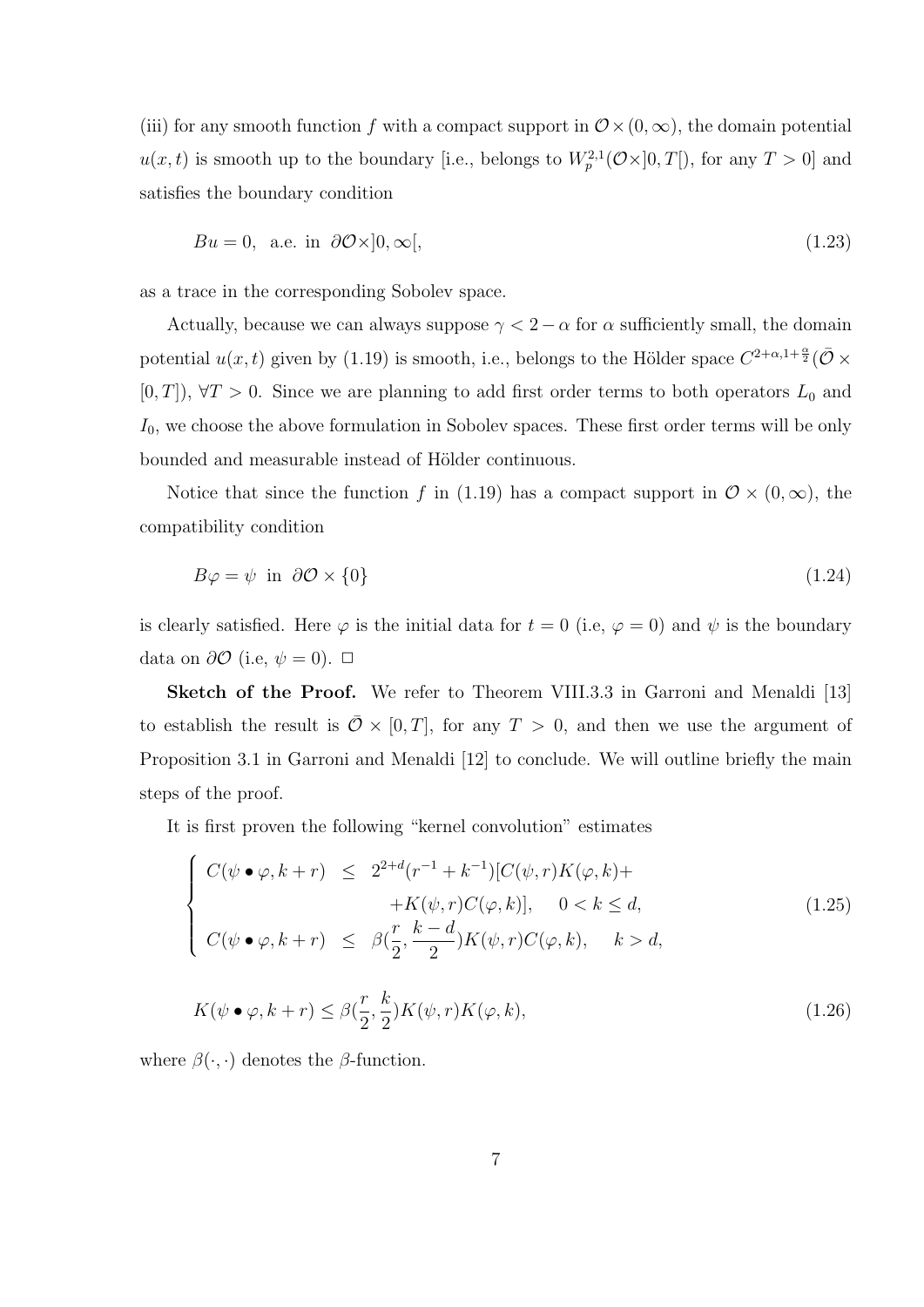Next, a detailed calculation proves an estimate on the integro-differential operator *I*0, with  $1 \leq \gamma < 2$ , namely

$$
\begin{cases}\nC(I_0\varphi, k - \gamma) \leq C_0[2C(\nabla \varphi, k - 1) + C(\nabla^2 \varphi, k - 2)], \\
K(I_0\varphi, k = \gamma) \leq c_0C_0[2K(\nabla \varphi, k - 1) + +K(\nabla^2 \varphi, k - 2)],\n\end{cases}
$$
\n(1.27)

where  $c_0$  and  $C_0$  are the constants in assumptions (1.6) and (1.7).

By means of the above estimates one can proves that the Volterra equation (1.17) has one and only one solution given by the series

$$
Q = \sum_{n=0}^{\infty} Q_n, \ \ Q_n = Q_0 \bullet Q_{n-1}, \tag{1.28}
$$

which is convergent in the Green space  $\mathcal{G}_{2-\gamma}$  on  $\overline{\mathcal{O}} \times (0,T]$ , for every  $T > 0$ .

Thus, defining *G* by (1.16), it is proven that *G* satisfies all the required properties of a transition density probability function, in particular, the conditions (i), (ii), (iii) above and the semigroup property are satisfied. For instance, to prove (i) and (iii) above, we use the properties of the initial Green function  $G_0$  and the Volterra equation (1.17). Property (ii) above follows from the estimate (1.25) applied to  $\psi = G_0$ ,  $r = 2$  and  $\varphi = Q$ ,  $k = 2 - \gamma$ . This shows that

$$
|\int_{\mathcal{O}} (G_0 \bullet Q)(x, t, y) h(y) dy| \leq C t^{\frac{2-\gamma}{2}}, \tag{1.29}
$$

for any  $0 < t \leq 1$  and some constant *C*. The semigroup property is inherited from  $G_0$  as a consequence of the uniqueness of the Volterra equation (1.17).

Actually, by taking  $0 < \alpha < 1$  sufficiently small so that  $\gamma < 2-\alpha$ , the kernel solution to the Volterra equation (1.17) belongs to the Green space  $\mathcal{G}^{\alpha}_{2-\gamma}$  (which includes Hölder type seminorms, see the mentioned references for more detail) and the Green function  $G_0 \bullet Q$ belongs to the Green space denoted by  $\mathcal{G}_{4-\gamma}^{2+\alpha,1+\frac{\alpha}{2}}$ .

Let us discuss in more detail the positivity of the Green function in order to obtain a transition density probability function and then to be able to construct an associated Markov-Feller process. (e.g. Theorem III.2.7 in Ethier and Kurtz [11]). It is clear that a weak version of the maximum principle will be necessary at this point, i.e. the statement either

$$
G(x, t, y) \ge 0, \quad \forall x, t, y,\tag{1.30}
$$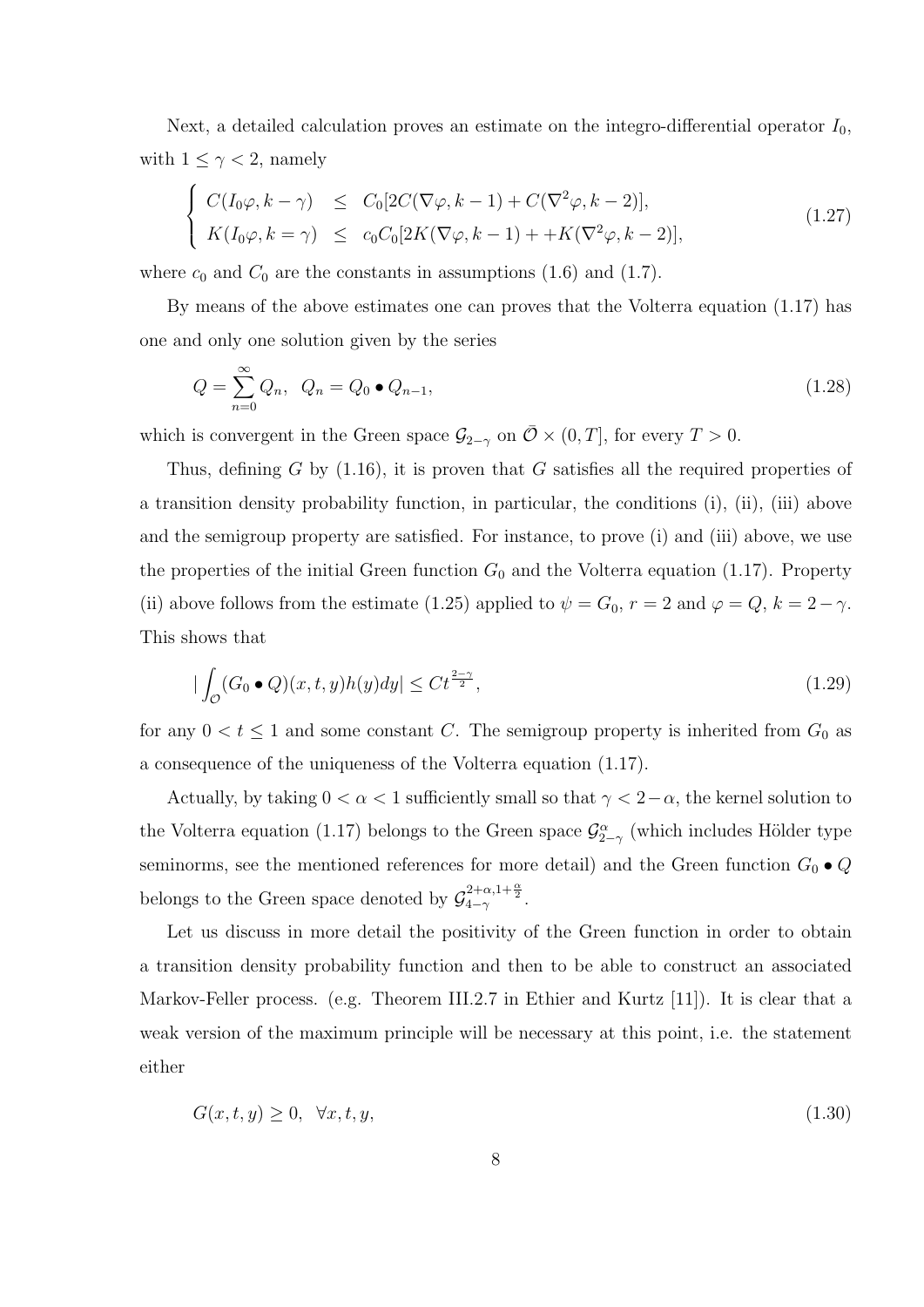or

$$
f \ge 0 \quad \text{implies} \quad Gf \ge 0,\tag{1.31}
$$

for any smooth function *f* with a compact support in  $\mathcal{O}_{\times}(0,\infty)$ .

Since, we really want to prove the strict positivity of the Green function *G*, we will recall a version of the (classic) maximum principle for integro-differential operator as proved in Garroni and Menaldi [14].

**Theorem 1.2 (Strong Maximum Principle)** *Let us assume (1.4), (1.6), (1.7), (1.9)* and  $(1.10)$   $[(1.11)$  is not necessary] hold true. Suppose that a function  $u(x, t)$  satisfies

$$
\begin{cases}\n u \in C^{2,1}(\mathcal{O}\times(0,T]) \cap C^{1,0}(\bar{\mathcal{O}}\times(0,T]) \cap C^{0}(\bar{\mathcal{O}}\times[0,T]), \\
 \partial_t u - L_0 u - I_0 u \le 0 \quad in \quad \mathcal{O}\times(0,T], \\
 Bu \le 0 \quad in \quad \partial\mathcal{O}\times(0,T].\n\end{cases}
$$
\n(1.32)

*If u is not a constant function then the maximum value of <i>u on*  $\overline{O} \times (0, T]$  *must be attained*  $\overline{\mathcal{O}}\times\{0\}$ *.*  $\Box$ 

It is clear that a simple application of the strong maximum principle (actually, a weak version is sufficient) provides (1.31), and by continuity we obtain (1.30). However, to show the strict positivity of the Green function, i.e., for any  $\delta > 0$  there exists a positive constant  $c = c(\delta) > 0$  such that

$$
G(x,t,y) \ge c, \quad \forall x, y \in \bar{\mathcal{O}}, \quad \forall t \ge \delta,
$$
\n
$$
(1.33)
$$

the argument is little more complicate. First, by means of the semigroup property

$$
G(x,t+s,y) = \int_{\mathcal{O}} G(x,t,z)G(z,s,y)dz
$$
\n(1.34)

and the identity

$$
\int_{\mathcal{O}} G(x,t,z)dz = 1,\tag{1.35}
$$

we reduce the inequality (1.33) to the case where  $t = \delta > 0$ . Now, let us prove that  $G(x, \delta, y) > 0$  for any *x*, *y* in  $\mathcal{O}$ . Indeed, by contradiction, if *G* vanishes at point  $P_0 =$  $(x_0, \delta, y_0)$  then  $P_0$  is a point where *G* attains its minimum value (since we know that  $G \ge 0$ ).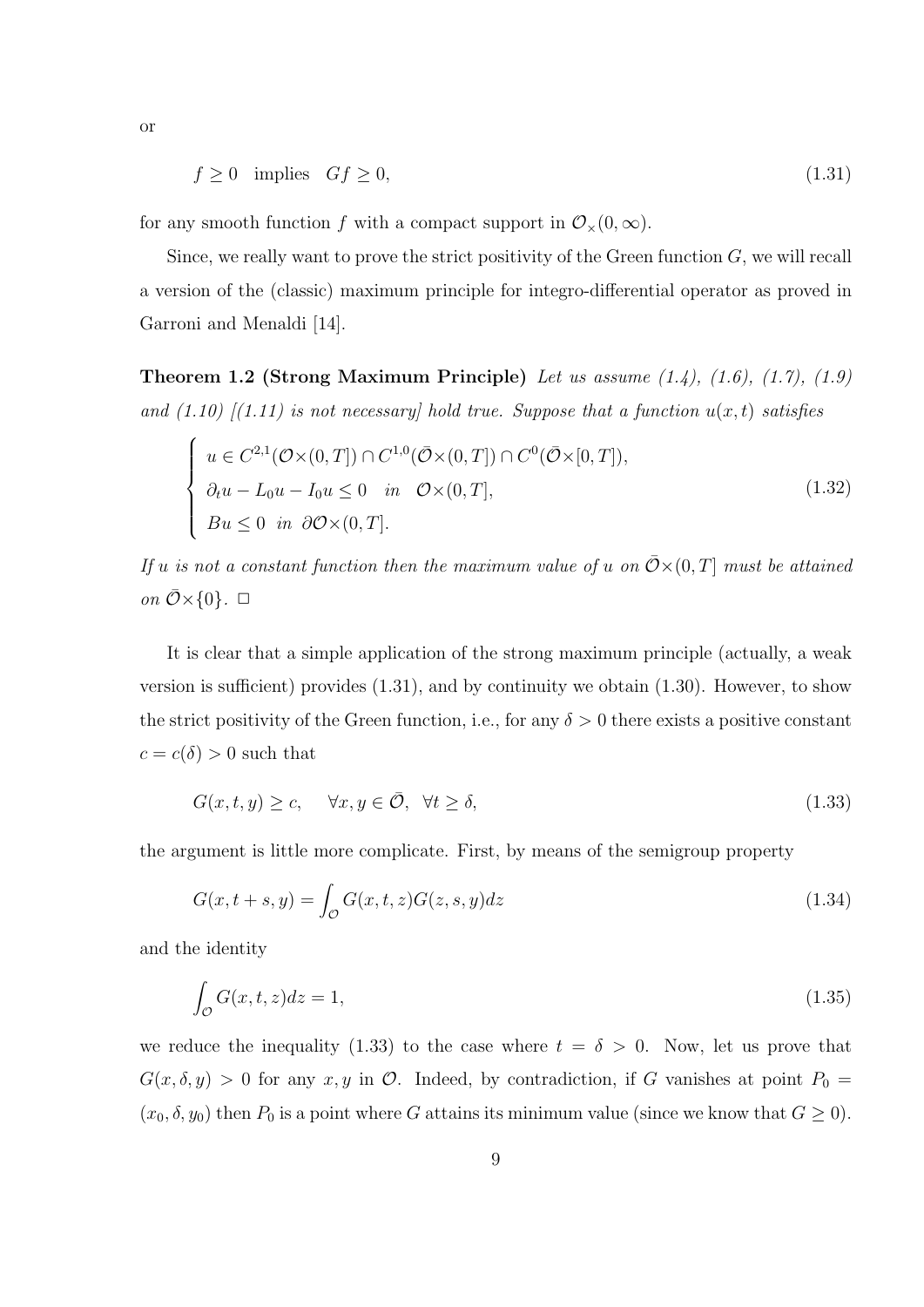Thus the strong maximum principle applied to the function  $u(x,t) = -G(x, t+\frac{\delta}{2})$  $\frac{\delta}{2}$ ,  $y_0$ ) gives a contradiction. Next, by means of the continuity in *x* and *y* we deduce assertion (1.33).

Notice that in order to use weak maximum principle, we used the fact that the domain potential  $u(x, t)$  given by  $(1.19)$  is smooth [i.e., it satisfies the regularity assumptions in (1.32)]. However, to be able to deduce the strict positivity of the Green function *G*, we need to know that  $G(x, t, y)$  is smooth in x, t [only  $t > 0$ ] for any fixed y, and that  $G(x, t, y)$ is continuous in  $(x, y)$  for any  $t > 0$  fixed. These two conditions are a direct consequence of the representation (1.16) in Theorem 1.1 and the fact that  $G_0 \bullet Q$  belongs to the Green space  $\mathcal{G}_{4-\gamma}^{2+\alpha,1+\frac{\alpha}{2}}$  of a Hölder type, provided that (1.11) is satisfied.

Notice that a maximum principle for integro-differential operator (of the type  $L_0 + I_0$ ) valid on the Sobolev space  $W_p^{2,1}$  (similar to that of Bony [7] and Krylov [20] for differential operators) has not yet been established. However, if we add some more assumptions on the coefficient of  $L_0$  and  $I_0$  (such as Lipschitz continuity of  $a_{ij}$ ) then the operator  $L_0 + I_0$  are in divergence form and a variational formulation is possible. Thus, the standard coercitivity assumptions (e.g. Bensoussan and Lions [6]) are sufficient to prove a weak version of the maximum principle.

#### **1.2 Measurable First Order Coefficients**

In order to accommodate the control parameters, we need to be able to construct a reflected diffusion with jumps where the first order coefficients are only bounded and measurable. To that purpose, we will use the so-called Girsanov's transformation.

Let  $\Omega = D([0,\infty), \mathbb{R}^d)$  be the canonical space of right continuous functions  $\omega$  from  $[0,\infty]$ into  $\mathbb{R}^d$  endowed with the Skorokhod topology. Denote by either  $X_t$  or  $X(t)$  the canonical process and by  $F_t$  the filtration generated by  $\{X_s : s \leq t$ . Now let  $(\Omega, P, F_t, X(t), t \geq 0)$ be the (homogeneous) Markov-Feller process with transition density function  $G(x, t, y)$ associated to the integro-differential operator  $L_0 + I_0$  and the boundary operator *B* as described in the previous subsection, i.e. the density with respect to the Lebesgue measure of  $P\{X(t) \in dy \mid X(s) = x\}$  is equal to  $G(x, t - s, y)$ . For the sake of simplicity, we will refer to  $(P_x, X(t), t \geq 0)$  as the above Markov-Feller process, where  $P_x$  denote the conditional probability with respect to  ${X(0) = x}$ .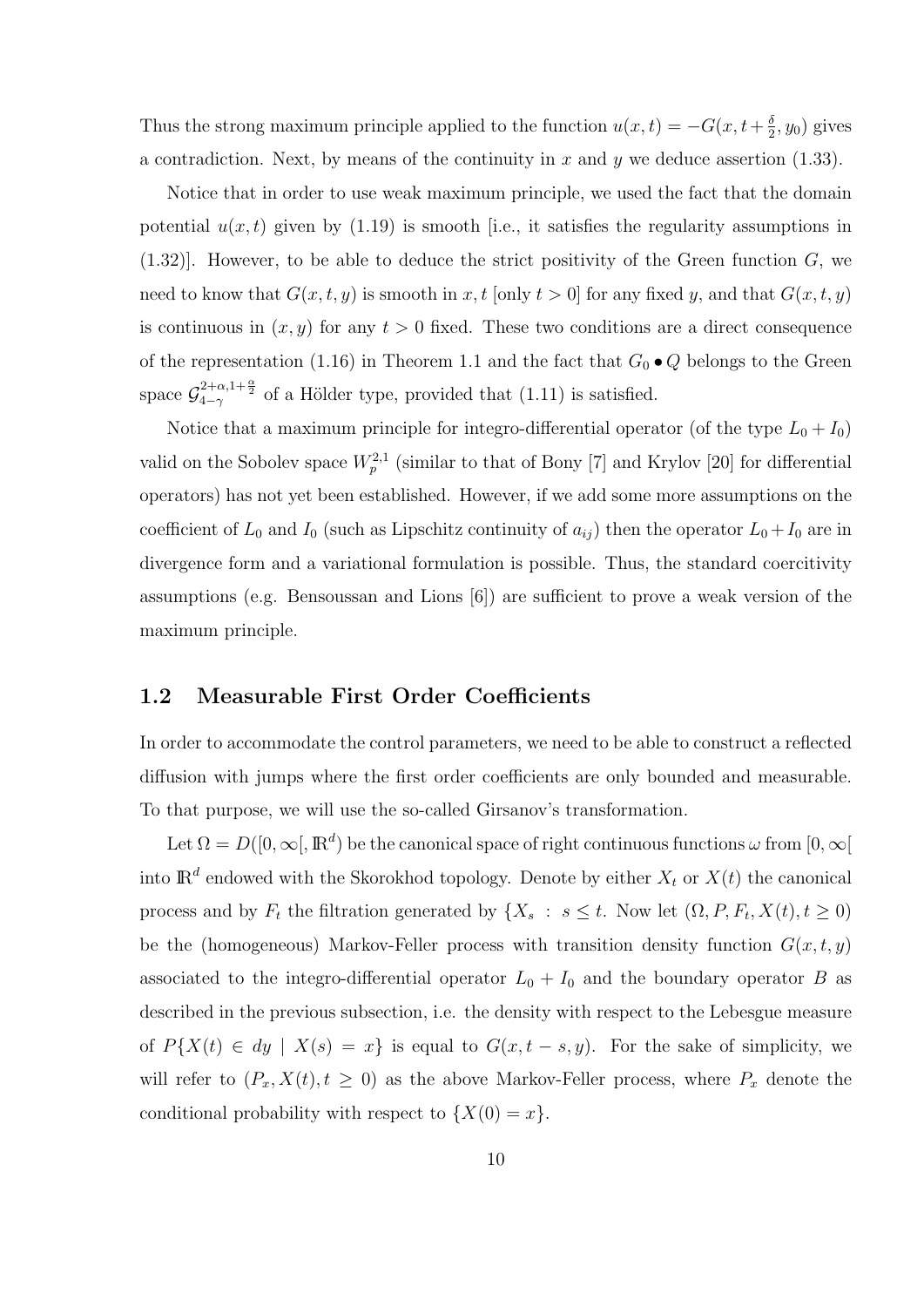Hence, for any smooth function  $\varphi(x)$  satisfying the boundary condition

$$
B\varphi = 0 \text{ on } \partial\mathcal{O},\tag{1.36}
$$

the process

$$
Y_{\varphi}(t) = \varphi(X(t)) - \int_0^t (L_0 + I_0)\varphi(X(s))ds
$$
\n(1.37)

is a  $P_x$ -martingale. This follows immediately from the representation

$$
\begin{cases}\nE_x\{\varphi(X(t))\} &= \int_{\mathcal{O}} G(x,t,y)\varphi(y)dy + \\
&+ \int_0^t ds \int_{\mathcal{O}} G(x,t-s,y)(L_0+I_0)\varphi(y)dy,\n\end{cases}\n\tag{1.38}
$$

and the Markov property.

Hence, following the martingale approach (e.g. Theorems II.3.1 and II.3.2 in Bensoussan and Lions [6]) we deduce that there is a unique increasing (by coordinates), continuous and adapted process  $(\xi(t), t \geq 0)$  with values in  $\mathbb{R}^d$  such that

$$
\xi(t) = \int_0^t \chi(X(s) \in \mathcal{O}) d\xi(t),\tag{1.39}
$$

and

$$
Z_{\varphi}(t) = \varphi(X(t)) + \int_0^t B\varphi(X(s))d\xi(s) - \int_0^t (L_0 + I_0)\varphi(X(s))ds
$$
\n(1.40)

is a  $P_x$ -martingale for any smooth function  $\varphi$ .

Notice that in view of the analytic properties of the operator  $L_0 + I_0$  (with the boundary operator  $B$ ) the martingale problem  $(1.37)$  identifies completely (i.e. the martingale problem has the uniqueness property) the Markov-Feller process  $(P_x, X(t), t \ge 0)$ .

It is also possible to express the process  $X_t$  as follows:

$$
dX(t) = a^{1/2}(X(t))dw(t) + \int_{\mathbb{R}^d_*} z\mu_X(dt, dz) - b(X(t))d\xi(t),
$$
\n(1.41)

where  $(w(t), t \geq 0)$  is a standard Wiener process in  $\mathbb{R}^d$ ,  $(\xi(t), t \geq 0)$  is the process satisfying (1.39),  $a^{1/2}(x)$  is the positive square root of the matrix  $(a_{ij}(x))$  and  $b(x)$  is the vector function  $(b_i(x))$ . The process  $\mu_X$  is the martingale measure associate with the process  $(X(t), t \ge 0)$ , i.e. if  $\eta_X(t, A)$  denotes the integer random measure defined as the number of jumps of the process  $X(t)$  on  $(0, t)$  with values in  $A \subset \mathbb{R}^d_*$  then

$$
\mu_X(dt, A) + \pi_X(dt, A) = \eta_X(dt, A)
$$
\n(1.42)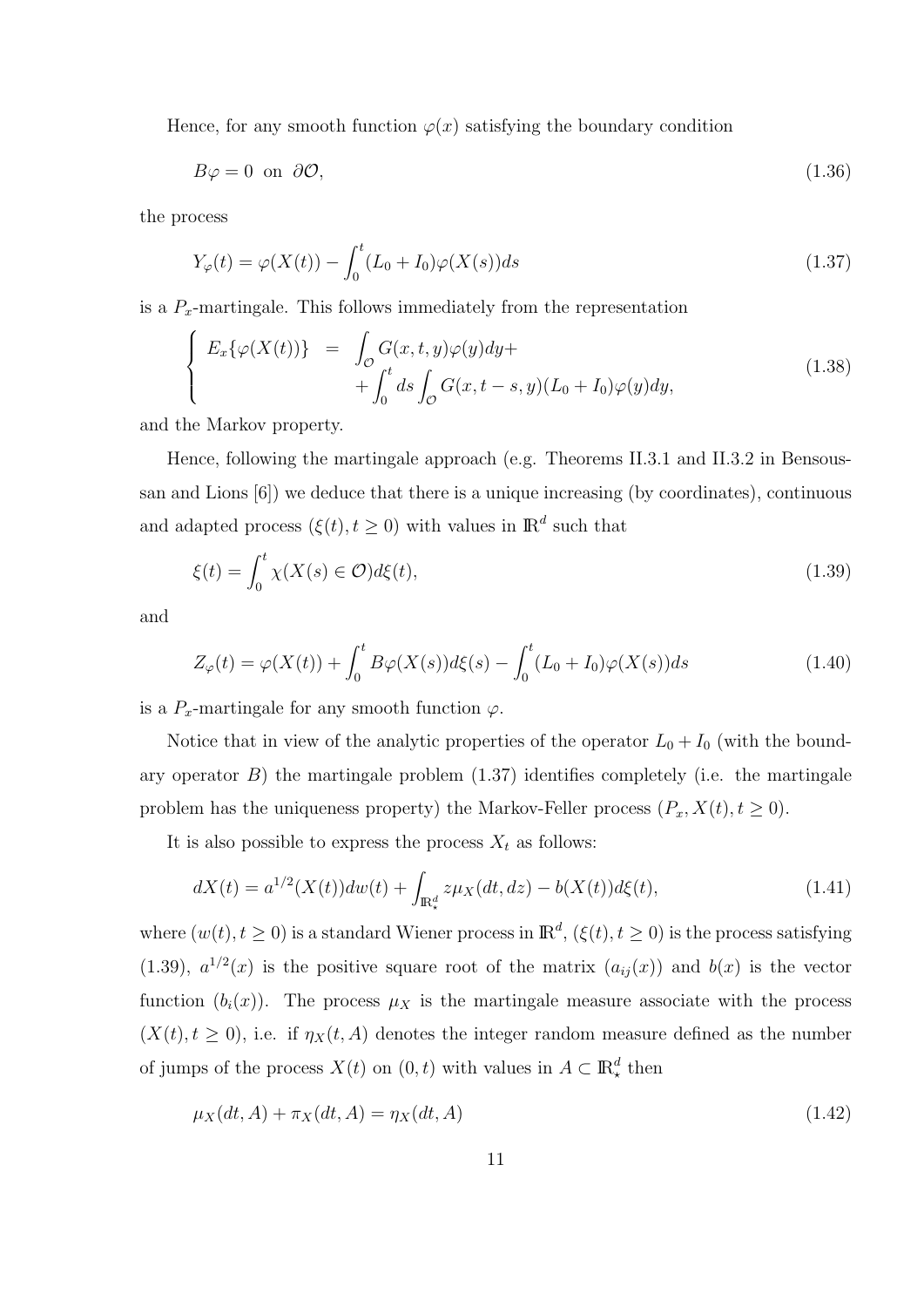where  $\mu_X(t, A)$  is a square integrable (local) martingale quasi-left continuous and  $\pi_X(t, A)$ is a predictable increasing process obtained via the Doob-Meyer decomposition. Moreover,

$$
\pi_X(dt, dz) = M_0(X(t-), dz)dt, \tag{1.43}
$$

where  $M_0(x, dz)$  is the Levy kernel used to defined the integro-differential operator  $I_0$  given by (1.1).

Now, we are ready to introduce measurable first order coefficients via the Girsanov's transformation. Suppose that

$$
\begin{cases}\na_j(x), \dots, a_d(x), \text{ and } c(x, z) \text{ are} \\
\text{measurable and bounded functions such that} \\
0 \le c(x, z) \le C_0(1 \wedge |z|), \quad \forall x \in \bar{\mathcal{O}}, \ \forall z \in \mathbb{R}^d_\star,\n\end{cases} \tag{1.44}
$$

and let  $(e(t), t \ge 0)$  the exponential martingale solution to the stochastic differential equation

$$
\begin{cases}\n\det(t) &= e(t)[r_X(t)dw(t) + \int_{\mathbb{R}^d_*} \gamma_X(t, z)\mu_X(dt, dz)], \\
e(0) &= 1,\n\end{cases}\n\tag{1.45}
$$

where

$$
\begin{cases}\nr_X(t) = a^{-1/2}(X(t))(a_1(X(t)), \dots, a_d(X(t))), \\
\gamma_X(t, z) = z c(X(t), z),\n\end{cases}
$$
\n(1.46)

i.e.,

$$
\begin{cases}\ne(t) &= \exp\{\int_0^t r_X(s)dw(s) + \int_0^t \int_{\mathbb{R}^d_*} \gamma_X(s,z)\mu_X(ds,dz) - \\ &- \int_0^t |r_X(s)|^2 ds - \int_0^t \int_{\mathbb{R}^d} [\gamma_X(s,z) - \ln(1 + \gamma_X(s,z))] \pi_X(ds,dz)\}.\n\end{cases}\n\tag{1.47}
$$

If we denote by

$$
L = L_0 + \sum_{i=1}^{d} a_i(x)\partial_i,
$$
\n(1.48)

and

$$
I\varphi(x) = I_0\varphi(x) + \int_{\mathbb{R}^d_*} [\varphi(x+z) - \varphi(x)]c(x,z)M_0(x,dz), \qquad (1.49)
$$

then, by means of Itô's formula we prove that for any smooth function  $\varphi$ , the process

$$
Z_{\varphi} = \varphi(X(t)) + \int_0^t B\varphi(X(s))d\xi(s) - \int_0^t (L+I)\varphi(X(s))ds
$$
\n(1.50)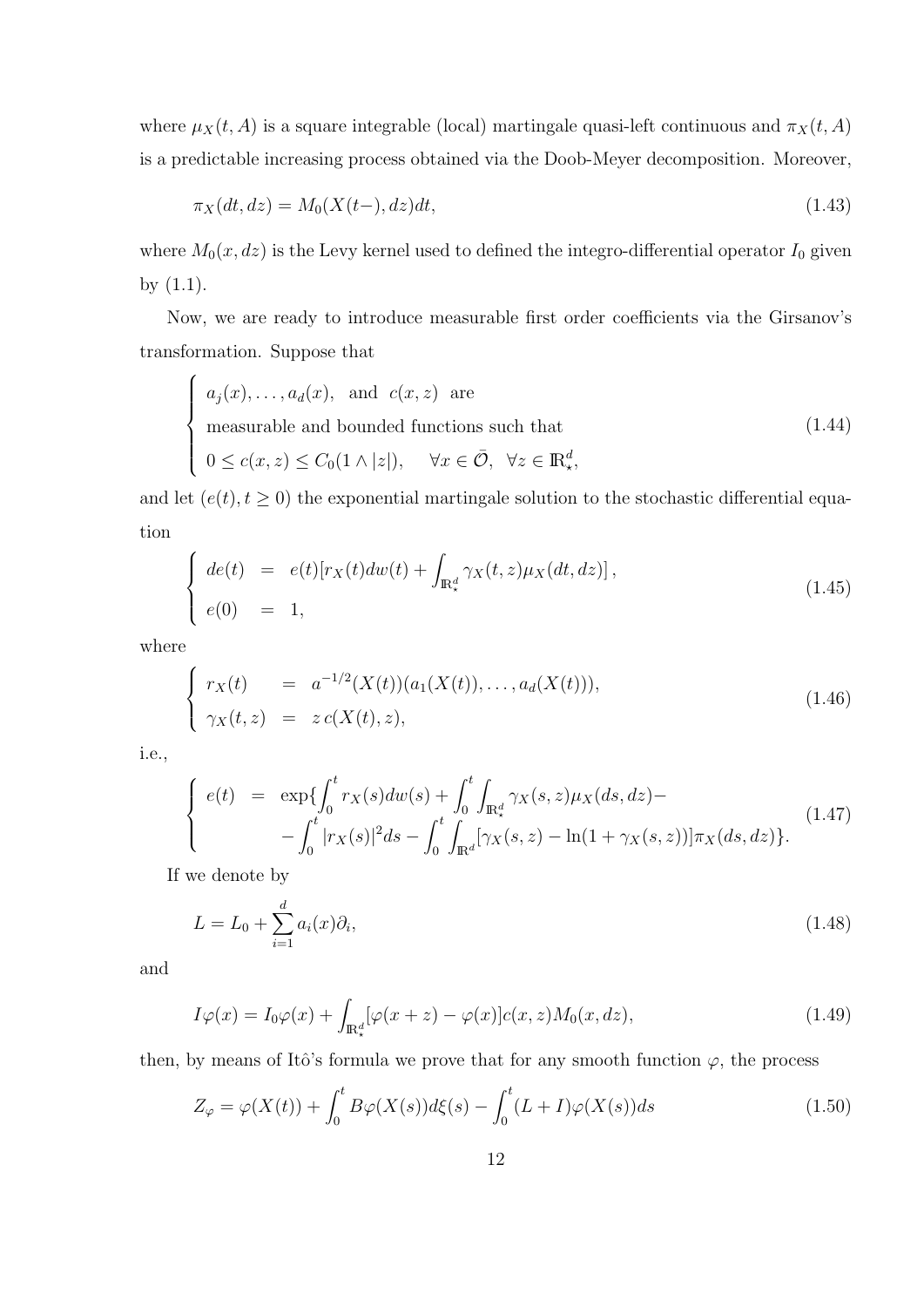is a  $P_x^e$ -martingale, where the new probability measure is defined as

$$
dP_x^e = e(t) dP_x \quad \text{on } \ F_t. \tag{1.51}
$$

Thus,  $(P_x^e, X(t), t \ge 0)$  is a Markov-Feller process on the canonical space  $D([0, \infty), \overline{O})$ whose infinitesimal generator is an extension of the integro-differential operator  $L+I$  [given by  $(1.48)$ ,  $(1.49)$  defined for  $C<sup>2</sup>$  function satisfying the boundary condition  $(1.36)$ .

Notice that the probability measures  $P_x$  and  $P_x^e$  are absolutely continuous one with respect to each other. Moreover, by expressing the second part of the integro-differential operator  $I$  in  $(1.49)$  as

$$
\int_{A} c(x, z) M_0(x, dz) = \int_{\{\xi : j(x, \xi) \in A\}} m_0(x, \xi) \pi(d\xi)
$$
\n(1.52)

where  $\pi(\cdot)$ ,  $j(\cdot, \cdot)$  and  $m_0(\cdot, \cdot)$  are as in (1.5), (1.6), (1.7), and  $m(x, \xi)$  is a measurable function for  $(x, \zeta)$  in  $\overline{\mathcal{O}} \times F$  such that

$$
0 \le m(x,\zeta) \le C_0, \quad \forall x,\zeta,\tag{1.53}
$$

we obtain a transition density function  $G(x, t, \zeta)$  satisfying the same condition (with obvious changes) mentioned in Theorem 1.1. The difference is that now the Green function may not be continuous in the variable  $y$ , in particular the conditions (i), (ii) and (iii) hold in Sobolev spaces (as stated, and not in Hölder spaces). In this case, only a weak version of the maximum principle is known [i.e. (1.30) follows by regularization]. The strict positivity of the Green function is yet to be proved.

## **2 Invariant Measure**

First in this section we will formulate the ergodic control problem and then we will discuss the associated invariant measure.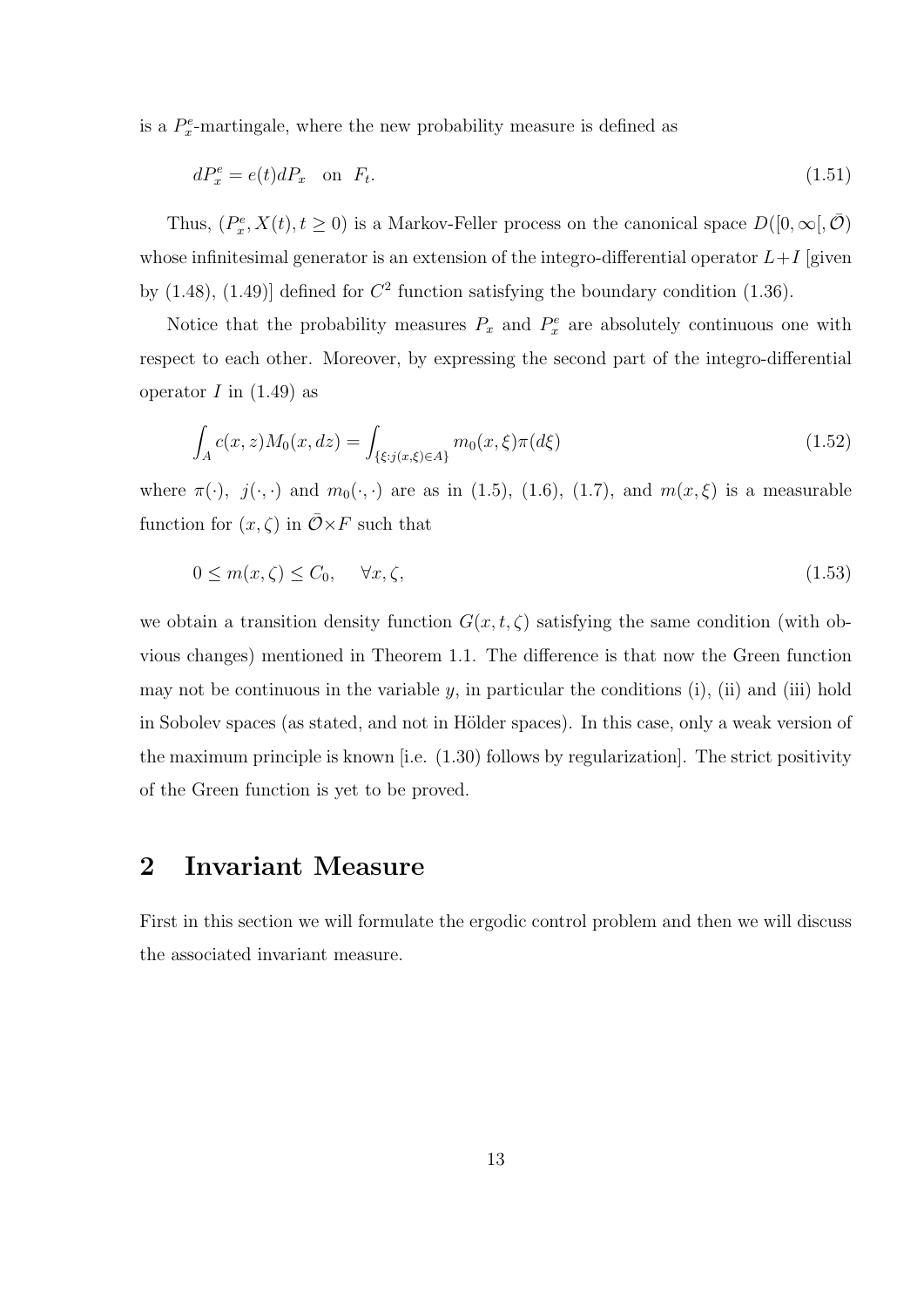### **2.1 Ergodic Problem**

 $\sqrt{ }$  $\Big\}$ 

 $\overline{\mathcal{L}}$ 

Let  $f(x, v)$ ,  $g(x, v) = (g_1(x, v), \ldots, g_d(x, v))$ , and  $c(x, v, z)$  functions defined for  $(x, v)$  in  $\overline{\mathcal{O}} \times V$ , *z* in  $\mathbb{R}^d_*$  such that

$$
f, g_i, c
$$
 are bounded and measurable,  
and continuous in the control variable  $v$ ,  
 $0 \le c(x, v, z) \le C_0(1 \land |z|), \quad \forall x, v, z,$  (2.1)

where  $C_0$  is a constant and  $V$  is a compact metric space.

We consider the Markov-Feller process  $(P_x, X(t), t \ge 0)$  defined on the canonical space  $D([0, \infty), \overline{O})$  described in Section 1, corresponding to the integro-differential operator  $L_0$  +  $I_0$  with boundary differential operator  $B$ , given by  $(1.1)$ ,  $(1.3)$  and  $(1.8)$ .

An admissible control is a stochastic process  $(v(t), t \ge 0)$  with values in *V*, adapted to the filtration  $F_t$ . For any admissible control  $(v(t), t \geq 0)$  we can use the Girsanov's transformation  $(1.47)$ ,  $(1.51)$  to define an exponential martingale  $e_v(t)$  and a new probability measure denoted by  $P_x^v$  such that  $(P_x^v, X(t), t \ge 0)$  represents the state of the system. Notice that in this case,  $e_v(t)$  is given by (1.47) with

$$
\begin{cases}\nr_X(t) = a^{-1/2}(X(t))g(X(t), v(t)), \\
\gamma_X(t, z) = z c(X(t), v(t), z).\n\end{cases}
$$
\n(2.2)

A cost is associated with the controlled system  $(P_x^v, X(t), t \ge 0)$  by

$$
J_x(v) = \lim_{T \to \infty} E_x^v \left\{ \frac{1}{T} \int_0^T f(X(t), v(t)) dt \right\}.
$$
 (2.3)

Our purpose is to give a characterization of the optimal cost

$$
\lambda = \inf \{ J_x(v) : v(\cdot) \} \tag{2.4}
$$

and to construct an optimal control  $\hat{v}(t)$ .

It is useful to remark that we expect to obtain an optimal Markovian control, i.e.

$$
\hat{v}(t) = \hat{v}(X(t)), \quad \forall t \ge 0,
$$
\n
$$
(2.5)
$$

for some feedback function  $\hat{v}(x)$  and to prove that the optimal cost  $\lambda$  is constant, i.e., independent of the initial condition  $X(0) = x$ .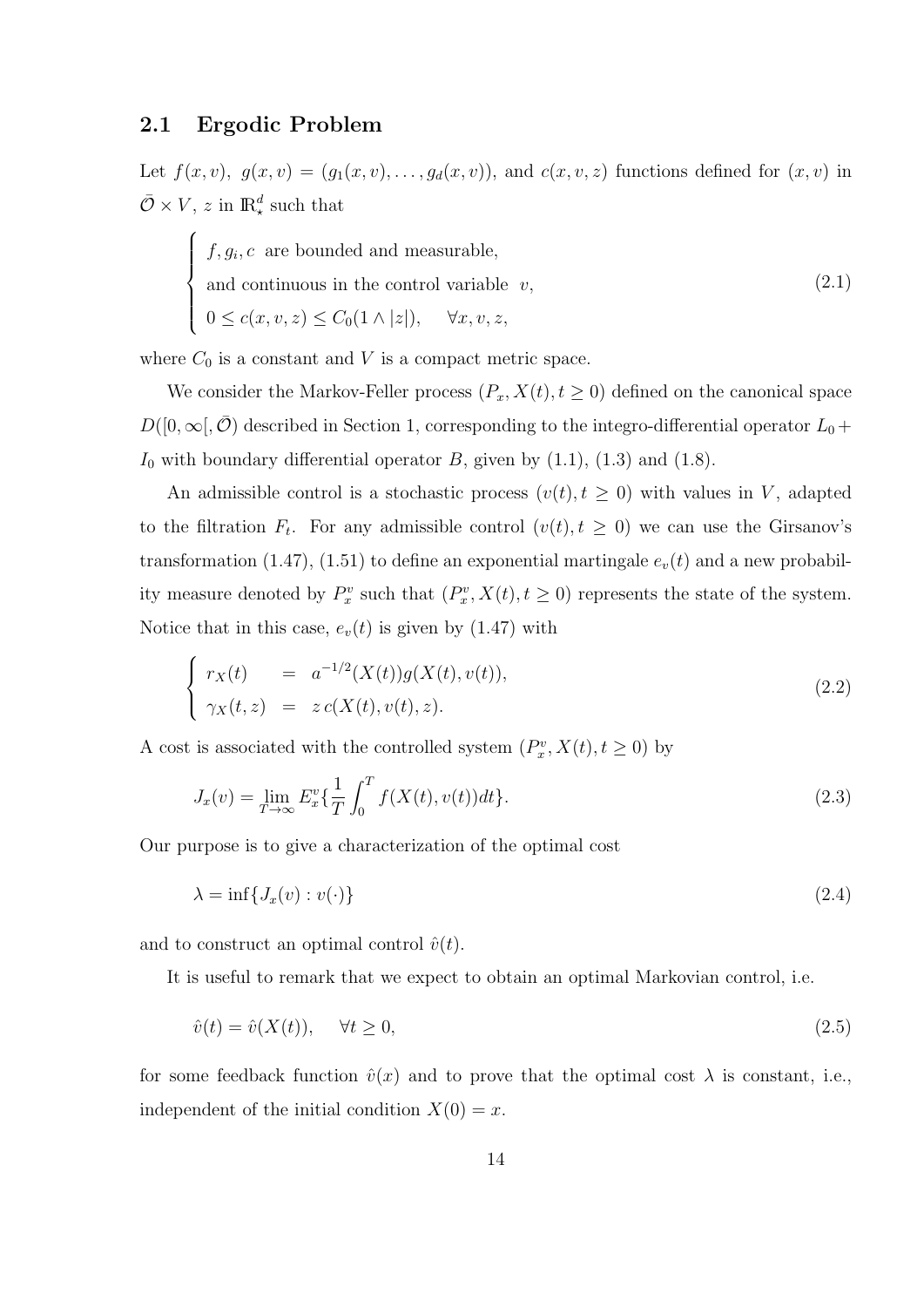For a given feedback  $v = v(x)$ , the controlled state of the system  $(P_x^v, X(t), t \ge 0)$  is a Markov-Feller process with infinitesimal generator of the form (1.48), with

$$
\begin{cases}\n(a_1(x), \ldots, a_d(x)) = g(x, v(x)), \\
c(x, z) = c(x, v(x), z).\n\end{cases}
$$
\n(2.6)

Moreover, this Markov-Feller process  $(P_x^v, X(t), t \ge 0)$  has a transition probability density function denoted by  $G_v(x,t,y)$ , which enjoys the properties described in Theorem 1.1, except that now  $Q_0 = (L + I - L_0)G_0$ .

### **2.2 Doeblin Condition**

As in Bensoussan [5], a key point in the study of ergodic control problems is to establish the so-called Doeblin condition. This property is usually a consequence of the strong maximum principle or/and the strict positivity of the Green functions. In our setting, those properties are true for the uncontrolled (or smooth) process  $(P_x, X(t), t \ge 0)$ , but do not hold (a priori) for the controlled process  $(P_x^v, X(t), t \ge 0)$ .

Denote by  $G(x, t, y)$  and  $G<sub>v</sub>(x, t, y)$  the transition probability density functions corresponding to the "uncontrolled" process  $(P_x, X(t), t \ge 0)$  and the controlled process  $(P_x^v, X(t), t \ge 0)$  for a given Borel measurable feedback control  $v = v(x)$ .

The associated semigroups are

$$
\Phi(t)\varphi = \int_{\mathcal{O}} G(\cdot, t, y)\varphi(y)dy\tag{2.7}
$$

and

$$
\Phi_v(t)\varphi = \int_{\mathcal{O}} G_v(\cdot, t, y)\varphi(y)dy,\tag{2.8}
$$

with the infinitesimal generator given by  $L_0 + I_0$  [cf. (1.1) and (1.3)] and  $L_v + I_v$  where

$$
L_v = L_0 + \sum_{i=1}^d g_i(x, v(x))\partial_i
$$
\n(2.9)

and

$$
I_v \varphi(x) = I_0 \varphi(x) + \int_{\mathbb{R}^d_*} [\varphi(x+z) - \varphi(x)] c(x, v(x), z) M_0(x, dz).
$$
 (2.10)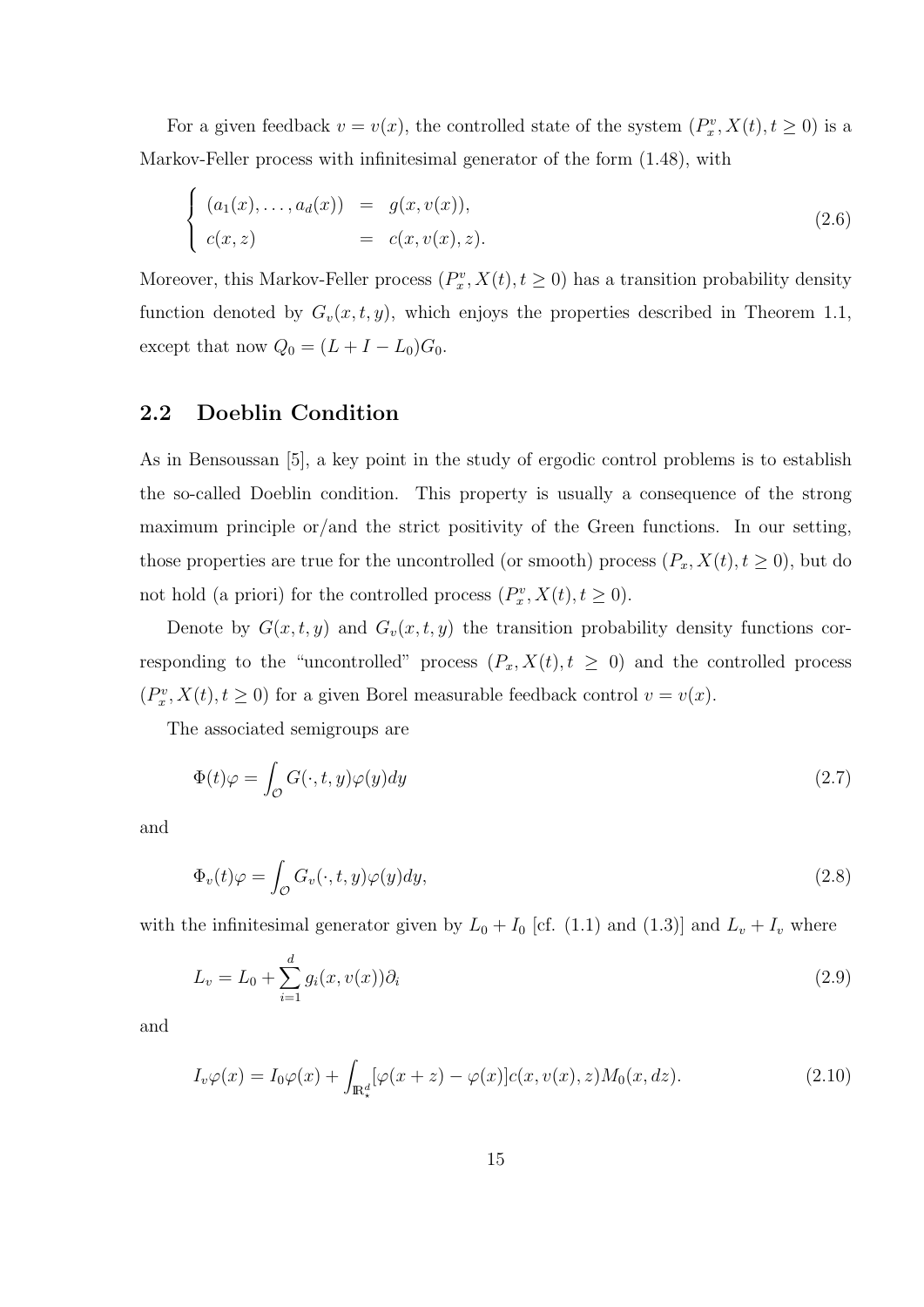As a consequence of the regularity of the Green function given in Theorem 1.1, we deduce that the strong Feller property is satisfied, i.e.,

$$
\begin{cases}\n\text{for any } T, \varepsilon > 0 \text{ there exists } \delta = \delta(\varepsilon, T) \text{ such that} \\
\text{for every } x, x' \text{ in } \bar{\mathcal{O}}, |x - x'| < \delta, \text{ and } t \text{ in } [T^{-1}, T] \text{ one has} \\
|E_x^v \{\varphi(X(t))\} - E_{x'}^v \{\varphi(X(t))\}| \le \varepsilon ||\varphi||, \\
\text{for any measurable and bounded function } \varphi,\n\end{cases}
$$
\n(2.11)

for any measurable and bounded function *φ,*

where  $\|\cdot\|$  denote the supremum norm on  $\overline{O}$  and  $E_x^v$  is the conditional expectation with respect to the probability measure  $P_x^v$  as before.

**Theorem 2.1 (Doeblin condition)** *Let*  $v = r(x)$  *be a Borel measurable feedback, and suppose that (1.4), (1.6), (1.7), (1.9), (1.10), (1.11), (1.15) and (2.1) hold. Then the Doeblin condition is satisfied for the controlled process*  $(P_x^v, X(t), t \ge 0)$ *, i.e.* 

$$
\begin{cases}\n\text{there exists a constant } \delta > 0 \text{ such that} \\
\Phi_v(1)\varphi(x) - \Phi_v(1)\varphi(x') \le 1 - \delta \\
\text{for any } x, x' \text{ in } \bar{\mathcal{O}} \text{ and any measurable} \\
\text{function } \varphi \text{ satisfying } 0 \le \varphi \le 1.\n\end{cases} \tag{2.12}
$$

**Proof.** The argument is simple, first we check that  $(2.12)$  holds for the initial process  $(P, X(t), t \geq 0)$  and then we prove that the property remains valid after a Girsanov change of probability measures.

Indeed, first for the uncontrolled process  $(P_x, X(t), t \geq 0)$  we have

$$
\begin{cases}\n\Phi(1)\varphi(x) - \Phi(1)\varphi(x') &= 1 - \{\int_{\mathcal{O}} G(x, 1, y)[1 - \varphi(y)]dy + \n\end{cases} + \int_{\mathcal{O}} G(x', 1, y)\varphi(y)dy\} \leq
$$
\n(2.13)\n
$$
\leq 1 - c|\mathcal{O}|,
$$

where  $|O|$  is the measure of the set  $O$  and  $c$  is the constant minorant the Green function as given by (1.33). Thus (2.12) holds for the uncontrolled process.

Now, assume that (2.12) does not hold for the controlled process  $(P_x^v, X(t), t \ge 0)$ . Then there exist sequences  $x_k, x'_k, \varphi_k, k = 1, 2, \ldots$ , such that

$$
\Phi_v(1)\varphi_k(x_k) \to 1,
$$
  

$$
\Phi_v(1)\varphi_k(x'_k) \to 0.
$$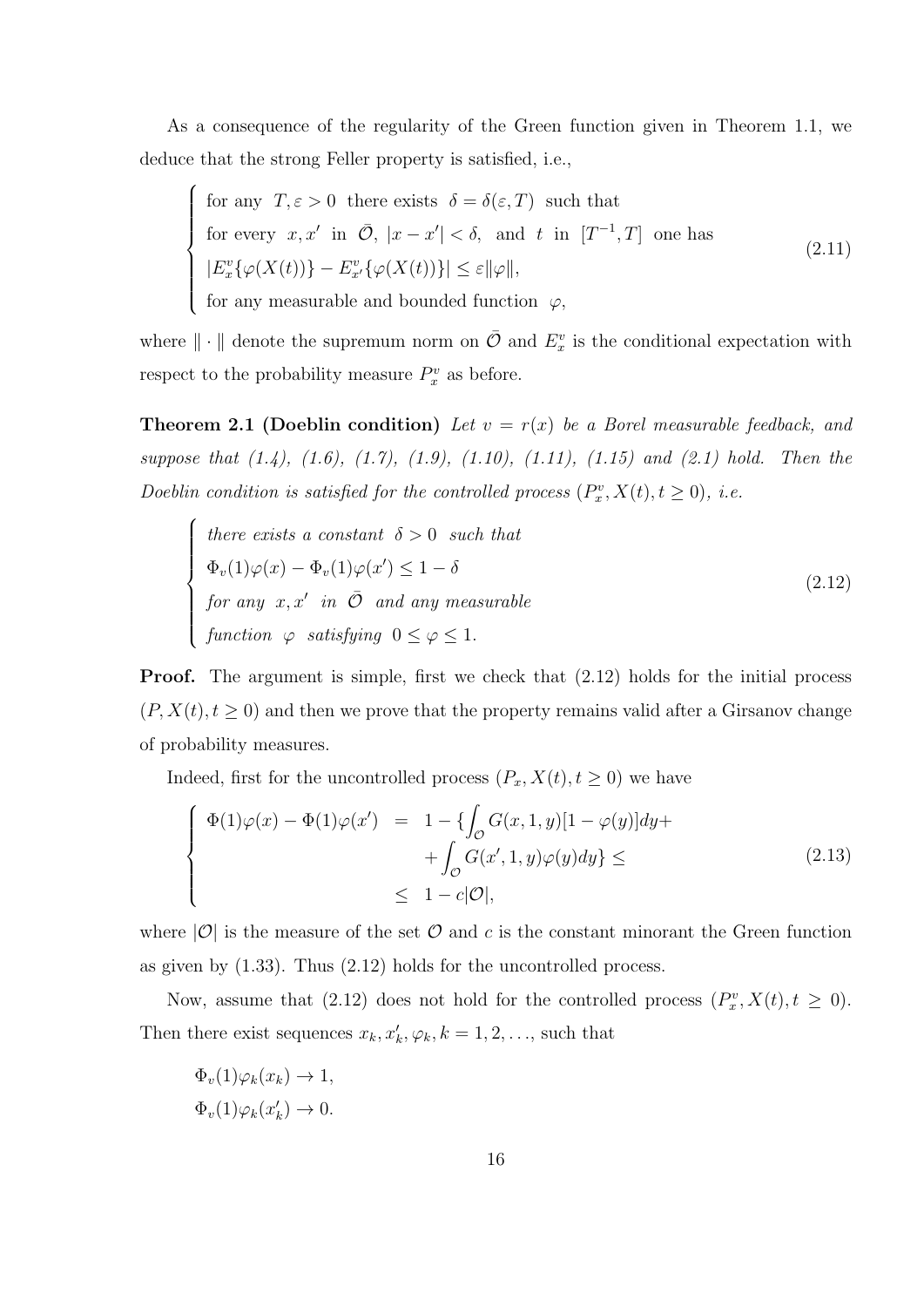Because  $x_k, x'_k$  belong to  $\overline{O}$  and  $0 \leq \varphi_k \leq 1$ , we can extract subsequences such that

 $x_k \to x$ ,  $x'_k \to x'$  and  $\varphi_k \to \varphi$  weakly  $\star$  in  $L^{\infty}(\mathcal{O})$ .

Therefore, in view of the inequalities

$$
1 - E_x^v \{ \varphi_k(X(1)) \} \leq |E_x^v \{ \varphi_k(X(1)) \} - E_{x_k}^v \{ \varphi_k(X(1)) \} | +
$$
  
+ 
$$
[1 - E_{x_k}^v \{ \varphi_k(X(1)) \} ],
$$

$$
E_{x'}^v\{\varphi_k(X(1))\} \leq |E_{x'}^v\{\varphi_k(X(1))\} - E_{x'_k}^v\{\varphi_k(X(1))\}| +
$$
  
+ 
$$
E_{x'_k}^v\{\varphi_k(X(1))\}
$$

and by means of the strong Feller property (2.11) we deduce

$$
E_x^v \varphi(X(1)) = 1
$$
 and  $E_{x'}^v \varphi(X(1)) = 0$ .

Since the probability measures  $P_x$  and  $P_x^v$  are absolutely continuous one with respect to each other, we obtain

$$
E_x\{1-\varphi(X(1))\} = E_{x'}\{\varphi(X(1))\} = 0
$$

which contradict  $(2.13)$ . Thus  $(2.12)$  has been established.  $\Box$ 

Once the Doeblin condition is satisfied, standard technique can be used to obtain a unique invariant measure (e.g. Bensoussan [5], Garroni and Menaldi [12], and Robin [28]). We summarize the results as follows.

**Theorem 2.2** *Under the assumptions of Theorem 2.1 there exists a unique bounded and measurable function*  $m = m_v(x)$  *on*  $\mathcal{O}$  *such that* 

$$
\begin{cases}\nm(y) = \alpha \int_0^\infty e^{-\alpha t} dt \int_{\mathcal{O}} G_v(x, t, y) m(x) dx, & \forall \alpha > 0 \\
\int_{\mathcal{O}} m(x) dx = 1, & (2.14) \\
m(x) \ge 0, & a.e. \text{ in } \mathcal{O}.\n\end{cases}
$$

*Moreover, for every*  $t \geq 1$  *and*  $h$  *in*  $L^1(\mathcal{O})$  *we have* 

$$
|\int_{\mathcal{O}} G_v(x, t, y)h(y)dy - \int_{\mathcal{O}} h(y)m(y)dy| \le Ce^{-\nu t} ||h||_{L^1},
$$
\n(2.15)

*for some constants*  $C, \nu > 0$  *independent of t and h. Furthermore* 

$$
m(y) = \int_{\mathcal{O}} G_v(x, t, y) m(x) dx, \quad a.e. \ y \ in \ \mathcal{O}, \tag{2.16}
$$

*for every*  $t > 0$ .  $\Box$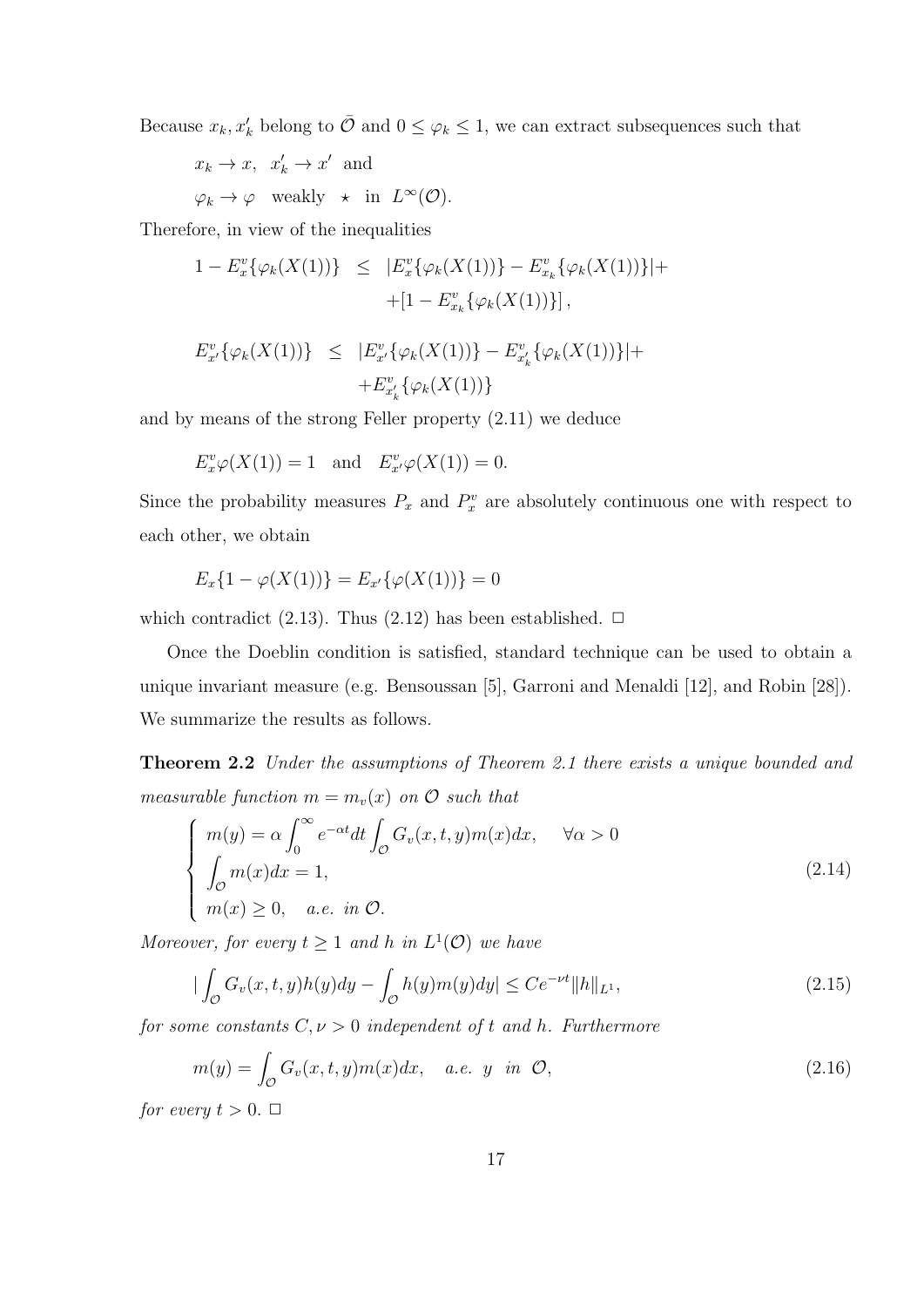## **3 Hamilton-Jacobi-Bellman Equation**

First we give some useful results on the discounted HJB equation. Denote by  $H(x, \varphi(x))$ the Hamiltonian

$$
\begin{cases}\nH(x,\varphi(x)) = \inf \{ \int_{\mathbb{R}^d_*} [\varphi(x+z) - \varphi(x)] c(x,v,z) M_0(x,dz) + \\
\quad + g(x,v) \cdot \nabla \varphi(x) + f(x,v) : v \in V \}\n\end{cases} \tag{3.1}
$$

for  $\varphi$  in the Sobolev space  $W^{1,p}(\mathcal{O}), d < p < \infty$  and f in the Lebesgue space  $L^{\infty}(V, L^p(\mathcal{O}))$ . Actually, for the sake of simplicity, we are going to suppose that *f* is bounded and measurable as in  $(2.1)$ .

**Theorem 3.1** *Under the assumptions (1.4), (1.6), (1.7), (1.9), (1.10), (1.11)*<sup>2</sup> *(1.15) and (2.1), the HJB equation*

$$
\begin{cases}\nL_0 u_\alpha + I_0 u_\alpha + H(\cdot, u_\alpha) = \alpha u_\alpha & \text{in } \mathcal{O}, \\
Bu_\alpha = 0 & \text{on } \partial\mathcal{O}\n\end{cases}
$$
\n(3.2)

*has a unique solution*  $u_{\alpha}$  *in*  $W^{2,p}(\mathcal{O})$ *, for every*  $\alpha > 0$ *.*  $\Box$ 

The proof of this theorem is very similar to the one in Bensoussan and Lions [5]. The key argument is based on the following estimates:

$$
||I\varphi||_{L^{p}(\mathcal{O})} \leq \varepsilon ||\nabla^{2}\varphi||_{L^{p}(\mathcal{O})} + c(\varepsilon)[||\varphi||_{L^{p}(\mathcal{O})} + ||\nabla\varphi||_{L^{p}(\mathcal{O})}],
$$
\n(3.3)

for any  $\varepsilon > 0$  and some constant  $C(\varepsilon)$ , where  $I = I_v$  the integro-differential operator given by (2.10). We refer to Garroni et al. [16] for a more general results.

The above argument also applies to the linear equation

$$
\begin{cases}\nL_v u_\alpha + I_v u_\alpha + h = \alpha u_\alpha & \text{in } \mathcal{O}, \\
Bu_\alpha = 0 & \text{on } \partial \mathcal{O},\n\end{cases}
$$
\n(3.4)

for any Borel measurable feedback  $v = v(x)$ ,  $\alpha > 0$  and the notation (2.9), (2.10). We have

**Proposition 3.2** *Let*  $v(x)$  *be a Borel measurable and h a given function in*  $L^p(\mathcal{O})$ *. Assume the conditions (1.4), (1.6), (1.7), (1.9), (1.10), (1.15) and (2.1) [on g and c, only], then*

<sup>&</sup>lt;sup>2</sup>This condition  $(1.11)$  is not actually needed, it will be used in Theorem 3.5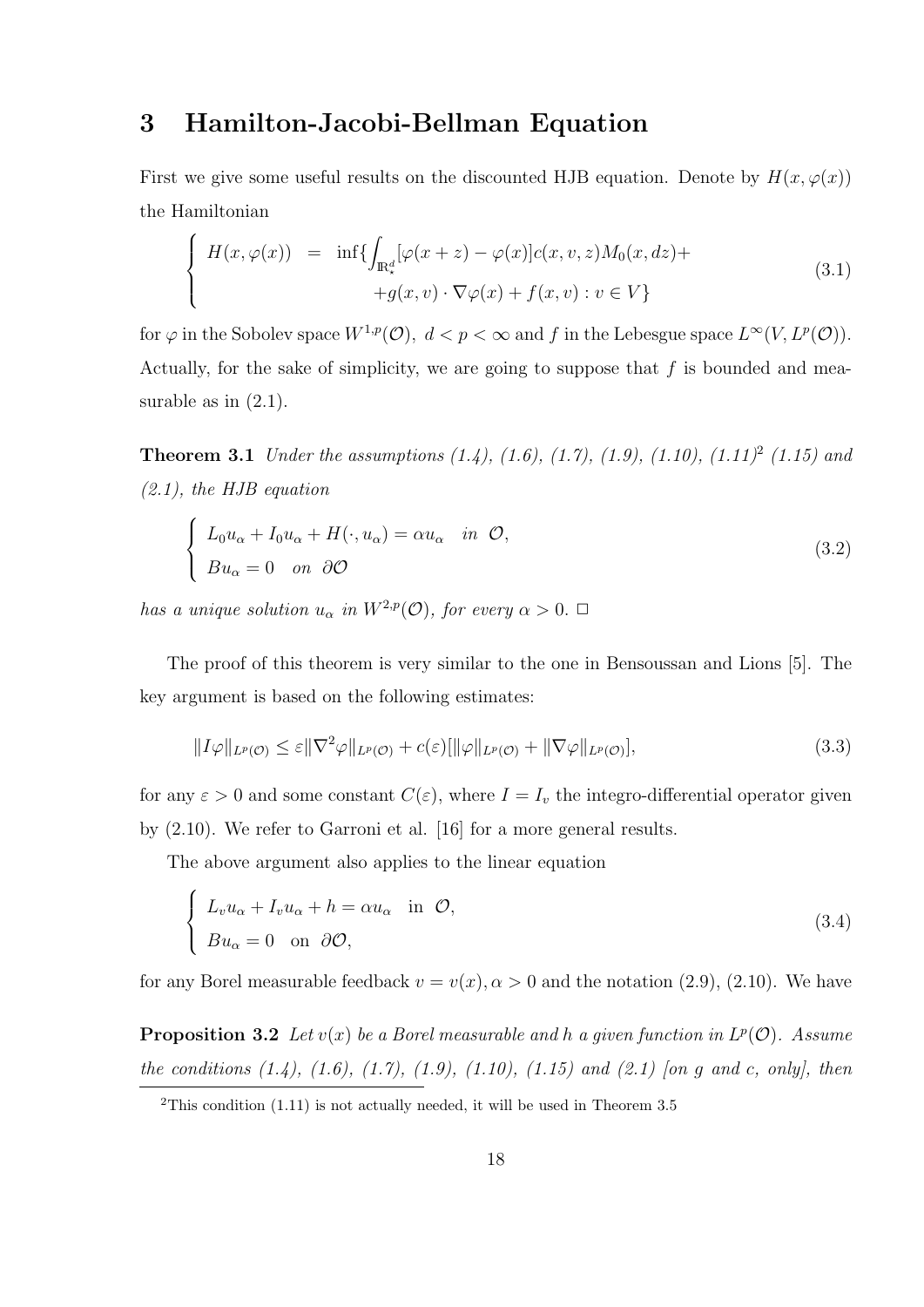*the linear equation (3.4) has a unique solution in*  $W^{2,p}(\mathcal{O})$ *. Moreover, it can be written under the following equivalent forms:*

$$
\begin{cases}\nu_{\alpha} = \int_{0}^{\infty} e^{-\alpha t} \Phi_{v}(t) h dt, \\
u_{\alpha}(x) = \int_{0}^{\infty} e^{-\alpha t} dt \int_{\mathcal{O}} G_{v}(x, t, y) h(y) dy, \\
u_{\alpha}(x) = E_{x}^{v} \{ \int_{0}^{\infty} e^{-\alpha t} h(X(t)) dt \},\n\end{cases}
$$
\n(3.5)

*for any*  $\alpha > 0$ .  $\Box$ 

Let us now consider the undiscounted linear problem corresponding to  $(3.4)$ , namely

$$
\begin{cases}\nL_v w + I_v w + h = 0 & \text{in } \mathcal{O}, \\
Bw = 0 & \text{on } \partial\mathcal{O}\n\end{cases}
$$
\n(3.6)

where *h* has a zero mean, i.e.,

$$
\begin{cases}\nh \in L^p(\mathcal{O}), \ d < p < \infty \\
\bar{h} \doteq \int_{\mathcal{O}} h(x) m_v(x) dx = 0,\n\end{cases} \tag{3.7}
$$

where  $m = m_v(x)$  is the invariant probability density associated with *v* (cf. Theorem 2.2).

**Proposition 3.3** *Let v*(*x*) *be a Borel measurable feedback. Assume that conditions (1.4), (1.6), (1.7), (1.9), (1.10), (1.11), (1.15), (2.1) [relative to g and c only] and (3.7). Then* problem (3.6) has a solution in  $W^{2,p}(\mathcal{O})$ , unique up to an additive constant.

**Proof.** We refer instant to Bensoussan [5], Garroni and Menaldi [12], and Robin [27]. The argument is as follows.

Let us denote by  $w_\alpha$  the solution of discounted problem (3.4),  $\alpha > 0$ , with *h* satisfying (3.7). In view of Theorem 2.2 we have

$$
\|\Phi_v(t)h\|_{\infty} \le C\|h\|_1 e^{-\nu t},\tag{3.8}
$$

where  $\|\cdot\|_p$  denotes the norm in  $L^p(\mathcal{O}), 1 \leq p \leq \infty$ . Thus, from the representation (3.5) we deduce

$$
||w_{\alpha}||_{\infty} \le C, \quad \forall \alpha > 0,
$$
\n(3.9)

for some appropriate constant *C* independent of  $\alpha$ .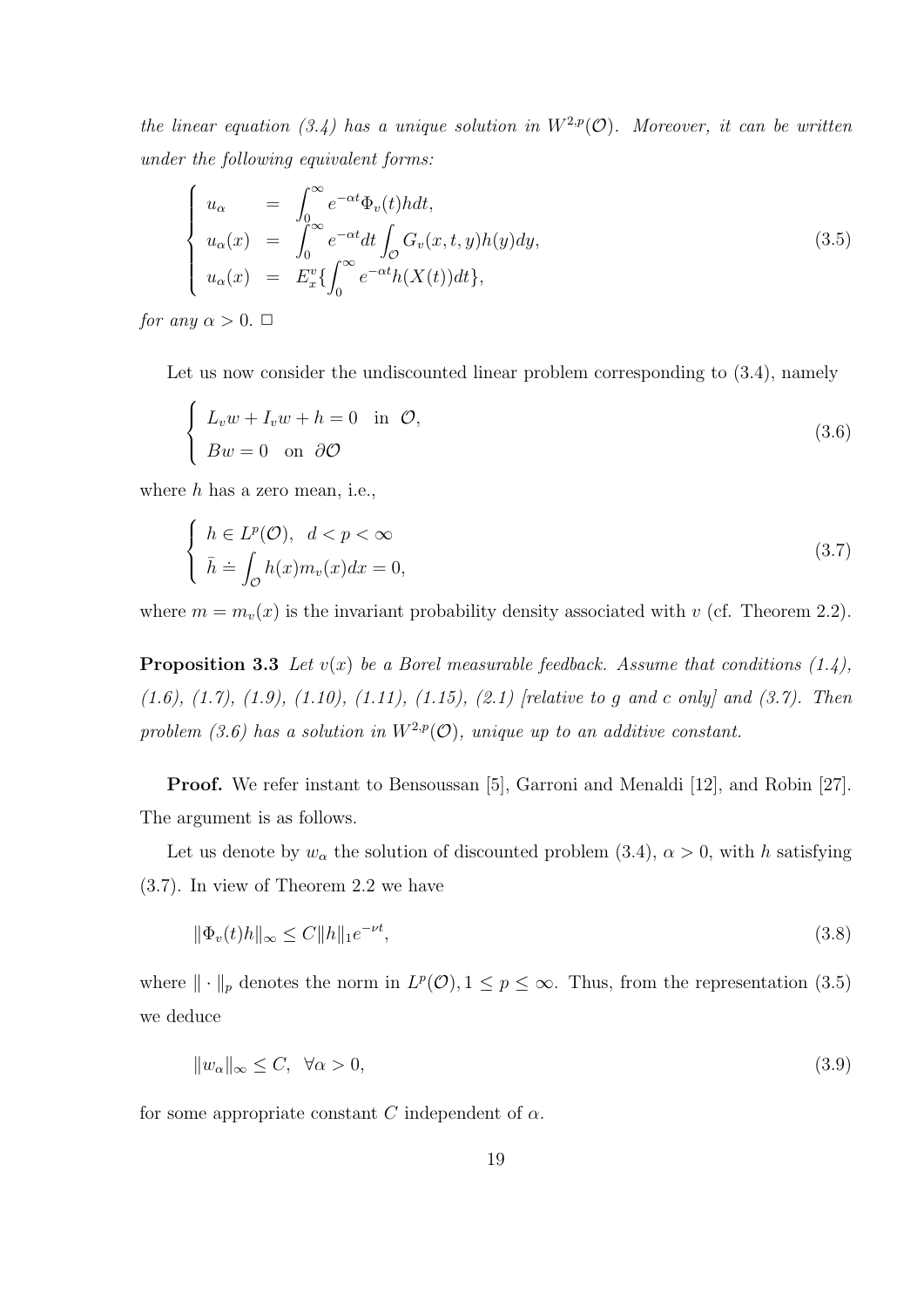Therefore, the above estimate (3.9) combined with the  $W^{2,p}$  estimates of the type Agmon, Douglas and Nirenberg[1] for the differential operator *L<sup>v</sup>* and the inequality (3.3) regarding the integro-differential operator  $I_v$  yield

$$
||w_{\alpha}||_{W^{2,p}} \le C, \quad \forall \alpha > 0,
$$
\n
$$
(3.10)
$$

for another suitable constant *C* independent of  $\alpha$ .

Thus, there exists a subsequence  $w_\alpha$  converging to some function *w* in  $W^{2,p}$  weakly. Hence, we can let  $\alpha$  go to zero in (3.4) and we obtain that *w* satisfies (3.6).

In order to show that *w* is unique up to an additive constant, it is enough to show that

$$
L_v u + I_v u = 0 \text{ in } \mathcal{O},
$$
  

$$
Bu = 0 \text{ in } \partial \mathcal{O}
$$

implies that *u* is a constant function. To that effect, let *u* be a solution of the above equation. Then it is clear that

$$
\Phi_v(t)u = u \quad \forall t \,,
$$

and since

$$
\Phi_v(t)u \to \int_{\mathcal{O}} u(x)m_v(dx)
$$

as  $t \to \infty$ , the desired result is proved.  $\Box$ 

**Corollary 3.4** *Let us consider the problem (3.4) without the assumption (3.7), its solution denoted by*  $u_{\alpha}(x)$ *. If we set* 

$$
w_{\alpha} \doteq u_{\alpha} - \bar{u}_{\alpha} = u_{\alpha} - \int_{\mathcal{O}} u_{\alpha}(x) m_{v}(x) dx,
$$
\n(3.11)

*then we have*

$$
\begin{cases}\nw_{\alpha} \to w \text{ weakly in } W^{2,p}(\mathcal{O}), \\
\alpha u_{\alpha} \to \bar{h},\n\end{cases}
$$
\n(3.12)

 $and (w, \bar{h})$  *satisfies* 

$$
\begin{cases}\nL_v w + I_v w + h = \bar{h} & \text{in } \mathcal{O} \\
Bw = 0 & \text{on } \partial\mathcal{O} \\
\bar{w} = 0. \quad \Box\n\end{cases}
$$
\n(3.13)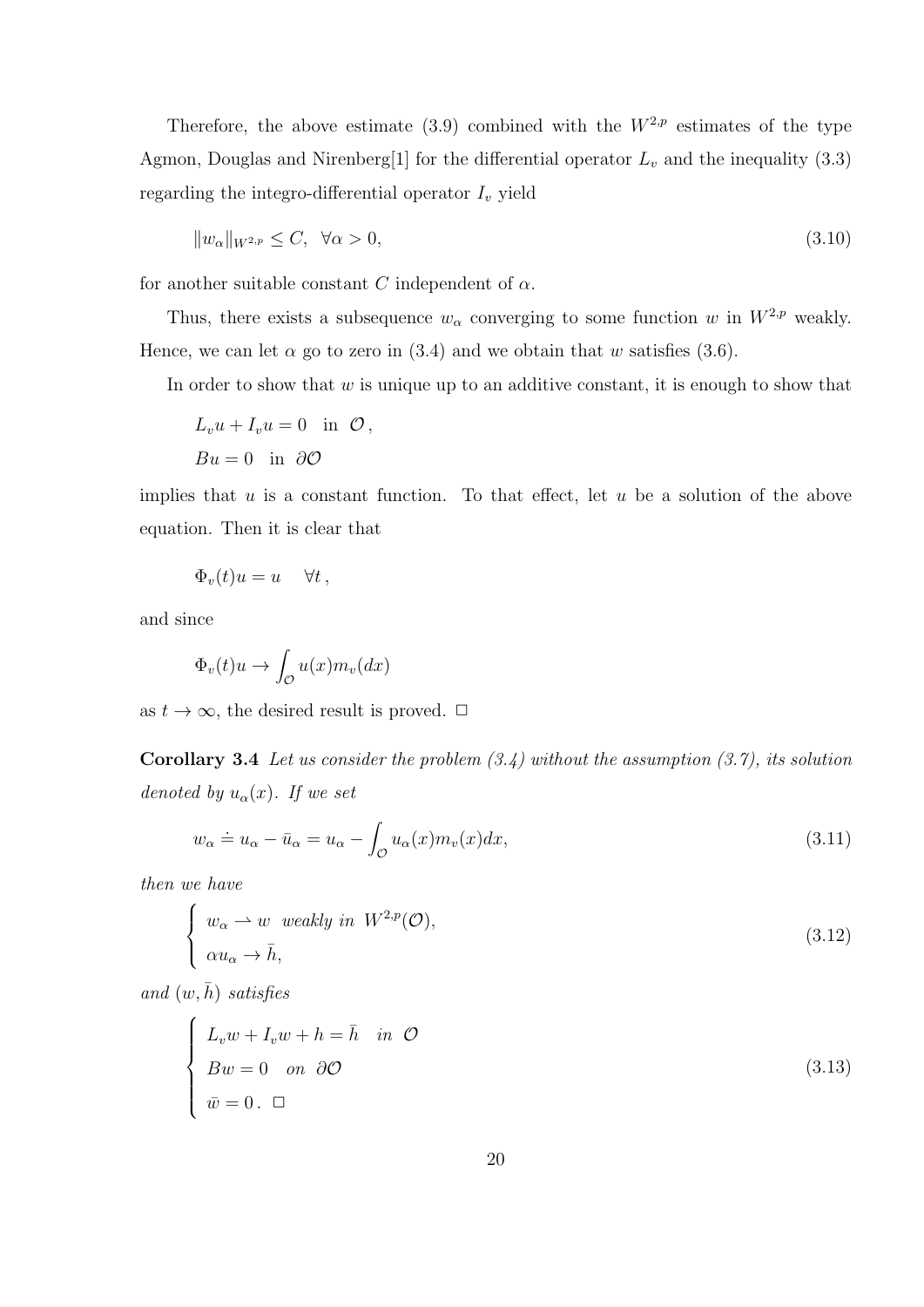We are now ready to study the HJB equation when  $\alpha$  goes to zero.

**Theorem 3.5** *Let the assumptions of Theorem 3.1*<sup>3</sup> *hold true. If we select*

$$
v_{\alpha}(x) \in Arg \ min \ H(x, u_{\alpha}(x)) \tag{3.14}
$$

*and*

$$
w_{\alpha} = u_{\alpha} - \int_{\mathcal{O}} u_{\alpha}(x) m_{v_{\alpha}}(x) dx,
$$
\n(3.15)

*then there exist a constant*  $\lambda$  *and a function w in*  $W^{2,p}(\mathcal{O})$  *such that* 

$$
\begin{cases}\n\alpha w_{\alpha} \to \lambda \\
w_{\alpha} \to w \quad weakly \text{ in } W^{2,p}(\mathcal{O})\n\end{cases}
$$
\n(3.16)

*as α goes to zero. The pair* (*w, λ*) *satisfies*

$$
\begin{cases}\nL_0 w + I_0 w + H(\cdot, w) = \lambda & \text{in } \mathcal{O}, \\
Bw = 0 & \text{on } \partial\mathcal{O},\n\end{cases}
$$
\n(3.17)

*for this equation (3.17), the constant solution*  $\lambda$  *is unique.* 

**Proof.** We clearly have

$$
\|\alpha u_{\alpha}\|_{\infty} \le \|f\|_{\infty} \quad \forall \alpha > 0. \tag{3.18}
$$

From the definition of  $v_\alpha$  we obtain

$$
\begin{cases}\nL_{v_{\alpha}}u_{\alpha} + I_{v_{\alpha}}u_{\alpha} + f(\cdot, v_{\alpha}) = \alpha u_{\alpha} & \text{in } \mathcal{O}, \\
Bu_{\alpha} = 0 & \text{on } \partial\mathcal{O}.\n\end{cases}
$$
\n(3.19)

Thus, setting

 $\overline{a}$ 

$$
h_{\alpha}(x) = f(x, v_{\alpha}(x)) - \alpha u_{\alpha}(x), \qquad (3.20)
$$

we have

$$
L_{v_{\alpha}}w_{\alpha} + I_{v_{\alpha}}w_{\alpha} + h_{\alpha} = 0 \text{ in } \mathcal{O}
$$

 $3$ including  $(1.11)$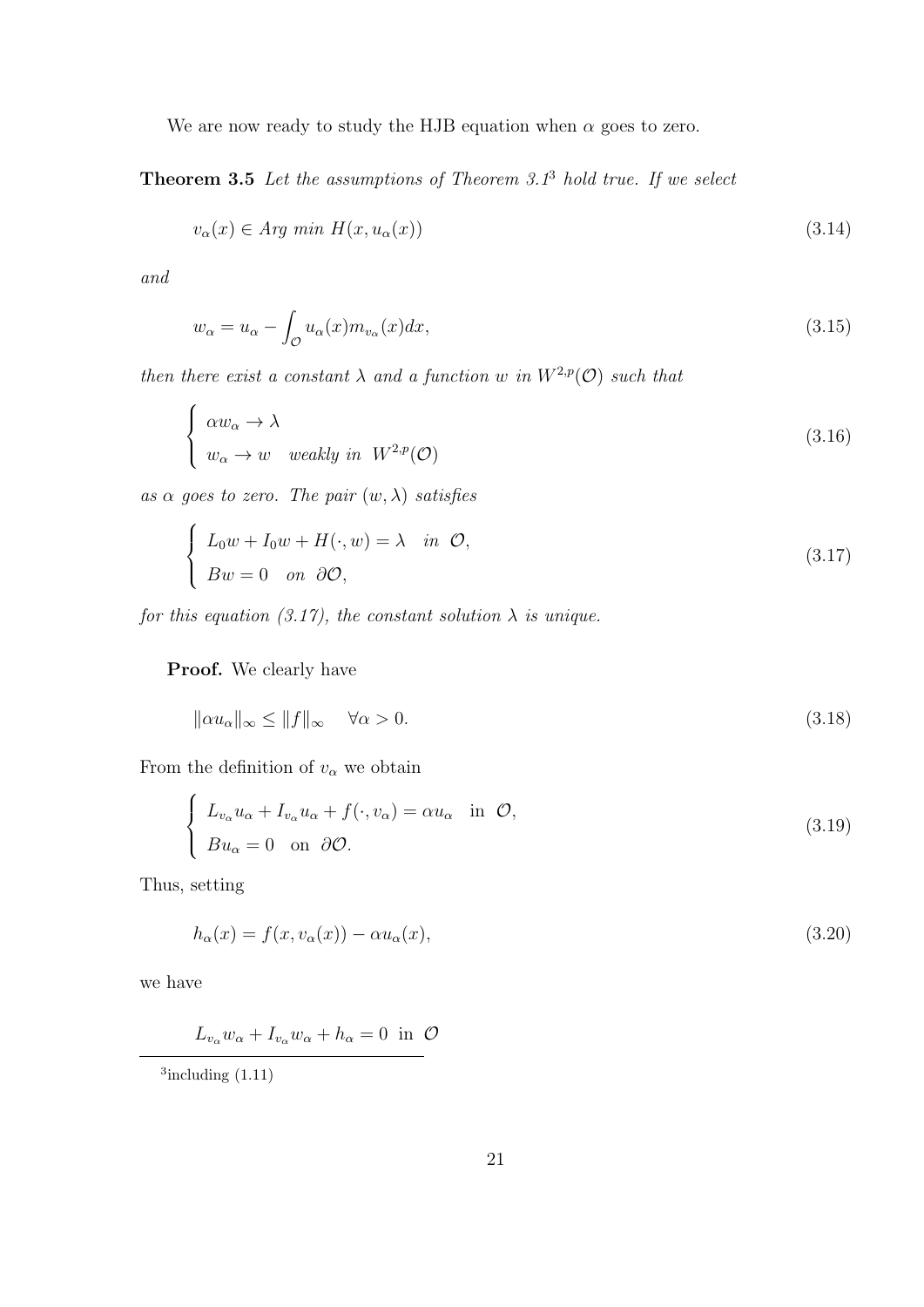and

$$
w_{\alpha} = \int_0^{\infty} e^{-\alpha t} \Phi_{v_{\alpha}}(t) h_{\alpha} dt.
$$

Since the mean  $\bar{h}_{\alpha}$  vanishes, we can repeat the argument in Proposition 3.3 to deduce that

$$
||w_{\alpha}||_{\infty} \le C, \quad \forall \alpha > 0 \tag{3.21}
$$

which implies

$$
||w_{\alpha}||_{W^{2,p}} \le C, \quad \forall \alpha > 0. \tag{3.22}
$$

Hence, by means of  $(3.18)$  and  $(3.22)$  we obtain

$$
\alpha u_{\alpha}(x) \to \lambda \quad \text{constant},\tag{3.23}
$$

using a subsequence converging in  $W^{2,p}$  weakly and in  $C^1(\overline{O})$  (recall that  $p > d$ ) as  $\alpha$  go to zero.

Next, conditions (3.22) and (3.23) allows us to take limit as  $\alpha$  goes to zero in the nonlinear equation  $(3.2)$  to get  $(3.17)$ .

Finally, under the assumptions of the theorem, there exists a Borel measurable feedback function  $\hat{v} = \hat{v}(x)$  such that

$$
\hat{v}(x) \in \text{Arg min } H(x, w(x)),\tag{3.24}
$$

and *w* satisfies

$$
\begin{cases}\nL_{\hat{v}}w + I_{\hat{v}}w + f(\cdot, \hat{v}) = \lambda & \text{in } \mathcal{O}, \\
Bw = 0 & \text{on } \partial\mathcal{O}.\n\end{cases}
$$
\n(3.25)

This equation has a unique solution up to an additive constant, according to Proposition 3.3. Notice that the definition of feedback  $\hat{v}$  is independent of the constant used to normalize the solution *w* of equation (3.25).

To show that  $\lambda$  is unique, we apply Ito's formula in a convenient way, e.g. Bensoussan [5], in order to get an explicit formula for  $\lambda$ . Indeed, let  $w(x)$  be a solution of the nonlinear equation (3.17), and let  $\hat{v}(x)$  be a feedback satisfying (3.24), then  $w(x)$  is a solution of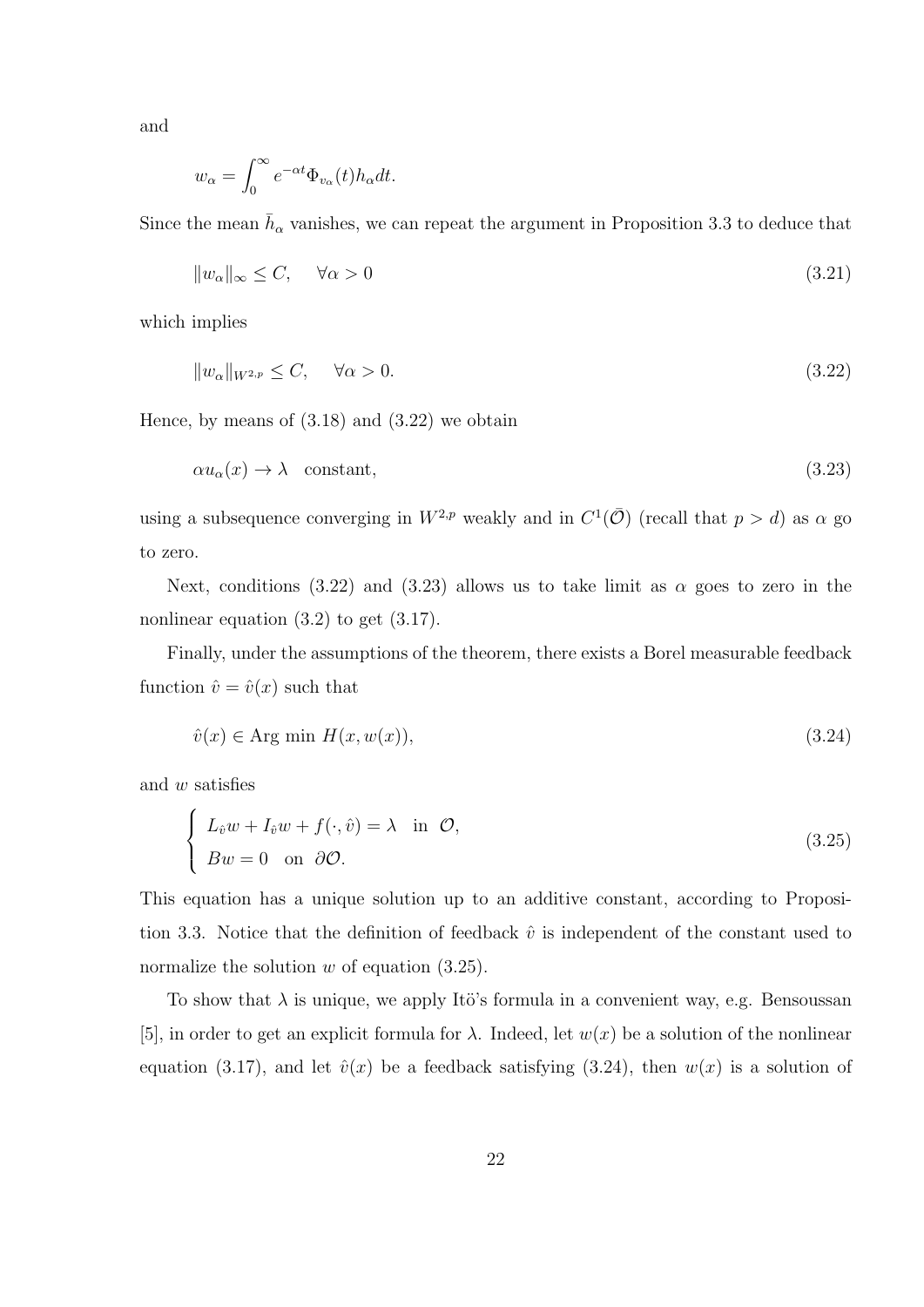equation (3.25). Integrating with respect to the invariant measure  $m_{\hat{v}}(dx)$  equation (3.25) we obtain

$$
\lambda = \int_{\mathcal{O}} f(x, \hat{v}(x)) m_{\hat{v}}(dx).
$$

Similarly, for any given feedback  $v(x)$  we deduce

$$
\lambda \leq \int_{\mathcal{O}} f(x, v(x)) m_v(dx) ,
$$

which completes the proof.  $\Box$ 

Actually, the above proof also implies the following result.

**Corollary 3.6** *Under the assumptions of Theorem 3.5 and with the notation of Section* 2.1, we deduce that the constant  $\lambda$  is the optimal cost, i.e.

$$
\lambda = \inf \{ J_x(v) : v(\cdot) \},\tag{3.26}
$$

and the function  $\hat{v}$  given by  $(3.24)$  is an optimal feedback. Moreover, any solution  $w(x)$  of *the nonlinear problem (3.17) satisfies*

$$
w(x) = \lim_{T \to \infty} E_x^{\hat{v}} \{ \int_0^T [f(X(t), \hat{v}(X(t))) - \lambda] dt \} + \bar{w}, \qquad (3.27)
$$

*where*  $\bar{w}$  *denotes the mean of*  $w(x)$  *with respect to the invariant measure*  $m_{\hat{v}}(dx)$ 

**Proof.** It is a classical application Itö's formula, e.g. Bensoussan [5]. Indeed, if  $\hat{v}(x)$ is a feedback satisfying  $(3.24)$  and  $w(x)$  is a solution of equation  $(3.25)$  then Itö's formula applied to the function *w* and the diffusion with jumps  $(P_x^v, X(t), t \ge 0)$  between 0 and *T* yields

$$
w(x) = E_x^{\hat{v}} \{ \int_0^T [f(X(t), \hat{v}(X(t))) - \lambda] dt \} + E_x^{\hat{v}} \{ w(X(T)) \} \quad \forall T > 0,
$$
\n(3.28)

which implies (3.27) and

$$
\lambda = \lim_{T \to \infty} \left\{ \frac{1}{T} E_x^{\hat{v}} \int_0^T [f(X(t), \hat{v}(X(t))) dt \right\}.
$$
\n(3.29)

On the other hand, if  $v(x)$  is any feedback control we have an inequality instead of the equality (3.28), namely

$$
w(x) \le E_x^v \{ \int_0^T [f(X(t), v(X(t))) - \lambda] dt \} + E_x^v \{ w(X(T)) \} \quad \forall T > 0.
$$
 (3.30)

Hence, we deduce the optimality of  $\hat{v}$  and equality (3.26).  $\Box$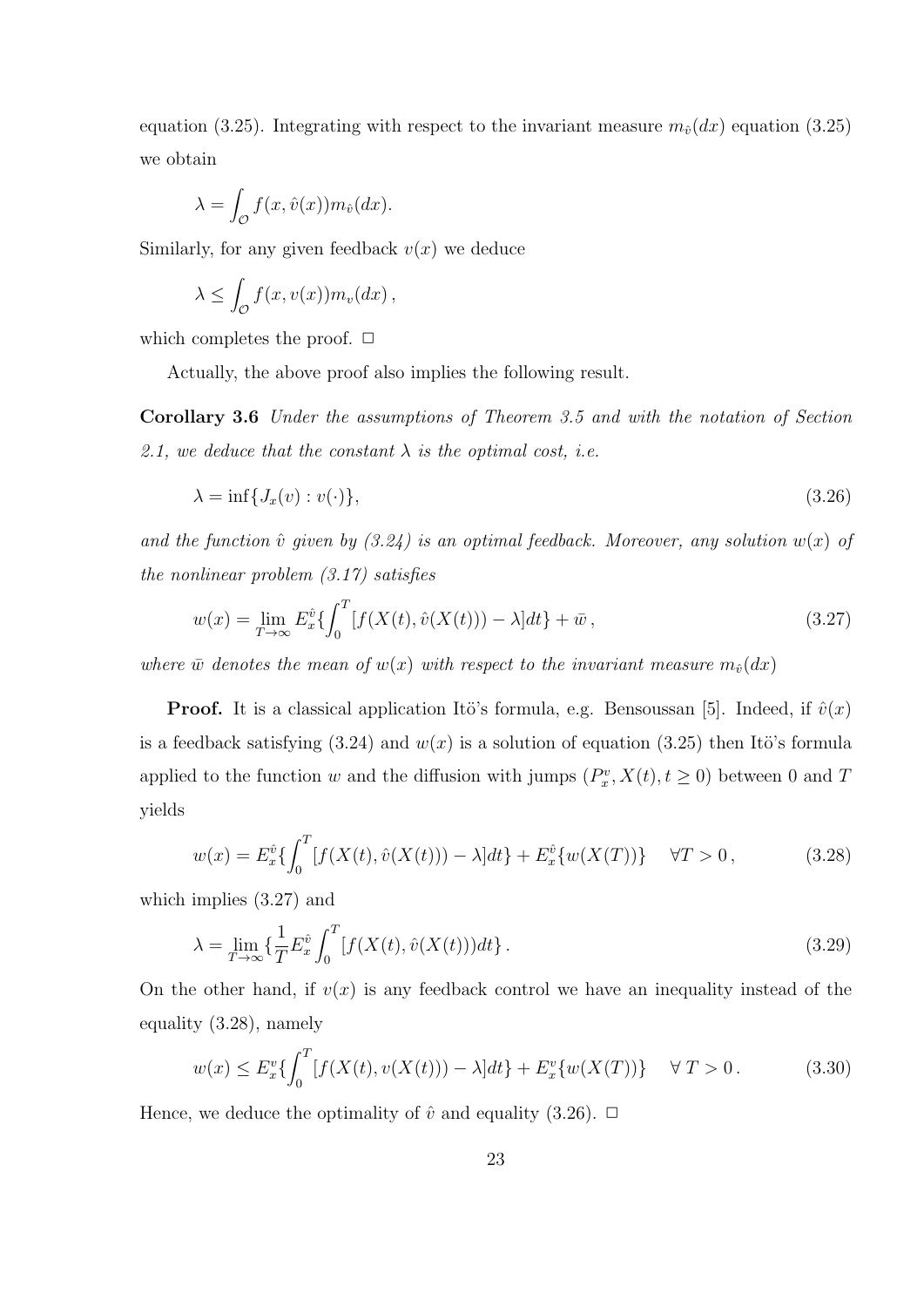**Remark 3.7** *Notice that from (3.28) and (3.30) we obtain the representation*

$$
w(x) = \inf_{v(\cdot)} \left\{ \liminf_{T \to \infty} E_x^v \{ \int_0^T [f(X(t), v(X(t))) - \lambda] dt \} \right\} - \bar{w}, \tag{3.31}
$$

*where the infimum is taken over all adapted controls*  $v(\cdot)$  *satisfying* 

$$
E_x^v\{w(X(T))\} \to \bar{w} \quad \text{as} \quad T \to \infty \,. \tag{3.32}
$$

*This is not a complete characterization of the potential*  $w(x)$ *, since we have not established yet the fact that any two solutions of the nonlinear problem (3.17) differs at most in an additive constant. That fact seems to be related to the strictly positivity of the invariant density measure, which in turn is connected with the strong maximum principle. What is possible to establish for any two solutions*  $w(x)$  *and*  $w'(x)$  *is the inequality* 

$$
\begin{cases}\nL_v(w - w') + I_v(w - w') \ge 0 & \text{in } \mathcal{O}, \\
B(w - w') = 0 & \text{on } \partial\mathcal{O},\n\end{cases}
$$
\n(3.33)

*where*  $v(x)$  *is the feedback associated with the solution*  $w(x)$ *. Hence, by means of an argument similar to that of Proposition 3.3 we deduce*

$$
w(x) - w'(x) \ge \int_{\mathcal{O}} [w(x) - w'(x)] m_v(dx) \ \forall x \ \text{in } \mathcal{O} \,.
$$
 (3.34)

*which implies (cf. Azema et al.* [4]) that  $w - w'$  is a constant expect in a negligible set with *respect to the*  $m_v$  *measure.*  $\Box$ 

**Final Comments:** The results obtained in the present paper for ergodic behavior of general diffusions with jumps allow to extend to these processes some of the results in the following papers: (i) Gatarek and Stettner[17], Lions and Perthame [21] and Robin [27] on impulse control, (ii) Menaldi, Robin and Perthame [22] on switching control where only the case of bounded jumps measures was studied, (iii) Robin [29] on perturbation problems in impulse control. By no means these extensions are trivial or useless, on the contrary some careful analysis may be needed to generalize those results.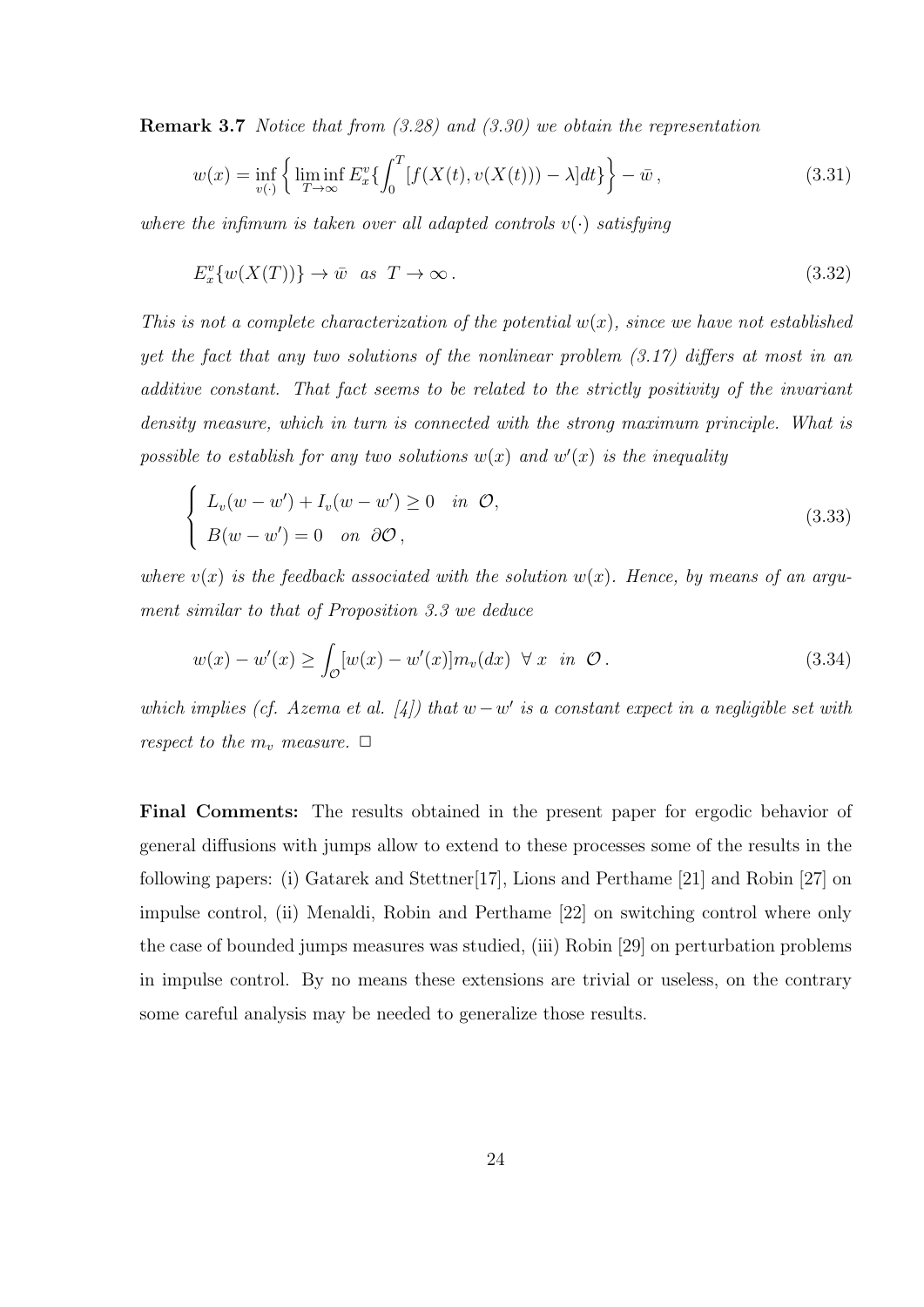#### **REFERENCES**

- **1** Agmon S, Douglis A, Nirenberg L (1964) Estimates near the boundary for solution of elliptic partial differential equations satisfying general boundary conditions. *Comm. Pure Appl. Math.* **17**:35–92.
- **2** Anulova SV (1979) On process with Levy generating operators in a half-space. *Math. USSR-Izv* **13**:9–51.
- **3** Anulova SV (1982) On stochastic differential equations with boundary conditions in a half-space. *Math. USSR-Izv* **18**:423–437.
- **4** Azema J, Kaplan M, Revu D (1969) Mesure invariante des processus de Markov recurrents. In Seminaire de probabilites III et IV, *Lecture Notes in Math.* **88**, Springer-Verlag, Berlin, 24–33.
- **5** Bensoussan A (1988) *Perturbation methods in optimal control*, Wiley, New York.
- **6** Bensoussan A, Lions JL (1982) *Contrôle impulsionnel et inéquations quasi variationnelles*, Dunod, Paris.
- **7** Bony JM (1967) Principe du maximum dans les espaces de Sobolev. *Comptes Rendus Acad. Sci. Paris, Serie A* **265**:333–336.
- 8 Bony JM, Courrege P, Priouret P (1968) Semi-groupes de Feller sur une variété à bord compacte et problèmes aux limites intégro-differentiels du second ordre donnant lieu au principe du maximum, *Ann. Inst. Fourier (Grenoble)* **18**:369–521.
- **9** Borkar VS (1991) *Topics in Controlled Markov Chains*, Pitman Research Notes in Mathematics Series No 240, Longman, Essex.
- 10 Chaleyat-Maurel M, El Karoui N., Marchal B (1980) Reflexion discontinue et systèmes stochastiques, *Ann. Probab.* **8**:1049–1067.
- **11** Ethier SN, Kurtz TG (1986) *Markov processes*, Wiley, New York.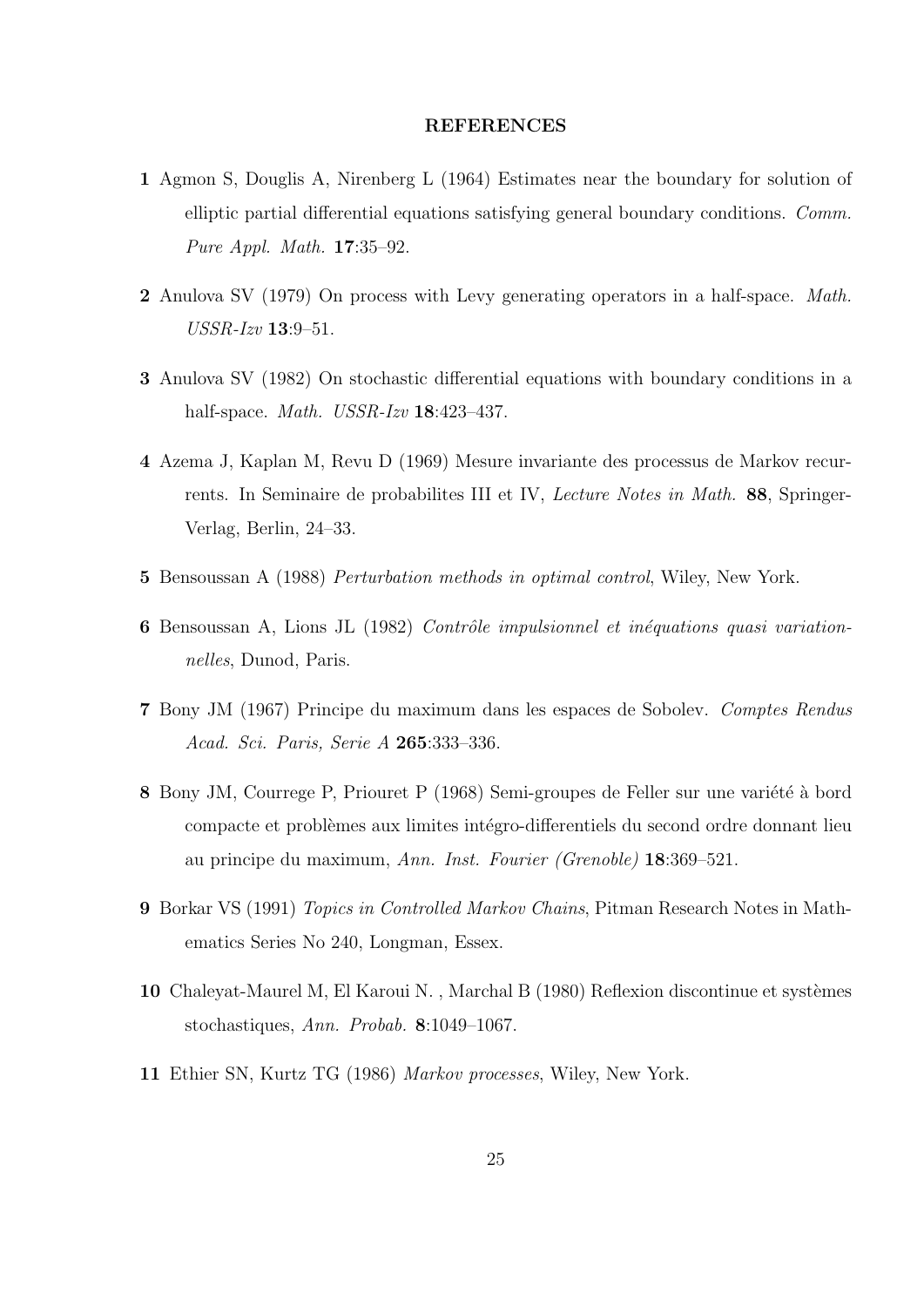- **12** Garroni MG, Menaldi JL (1989) Green's function and invariant density for an integrodifferential operator of second order. *Annali di Matematica Pura ed Applicata, Series IV* **CLIV**:117–222.
- **13** Garroni MG, Menaldi JL (1992) *Green functions for second order integral-differential problems*, Pitman Research Notes in Mathematics Series No 275, Longman, Essex
- **14** Garroni MG, Menaldi JL (1995) Maximum principle for integro-differential parabolic operators. *Diff. Integral Eq.* **8**:161–182.
- **15** Garroni MG, Solonnikov VA (1984) On parabolic oblique derivative problem with Hölder continuous coefficients. *Comm. in PDE*, 9(14):1323-1372.
- **16** Garroni MG, Solonnikov VA, Vivaldi MA (1992) Quasilinear Integro-differential parabolic problems with non homogeneous conditions. *Houston Journal in Math.* **18**:481– 532.
- **17** Gatarek D, Stettner L (1990) On the compactness method in general ergodic impulsive control of Markov processes. *Stochastics and Stochastic Reports* **31**:15–25.
- **18** Gikhman II, Skorokhod AV (1972) *Stochastic differential equations*, Springer-Verlag, Berlin.
- **19** Kogan YA (1969) On optimal control of a non-terminating diffusion process with reflection. *Theory and Probab. Appl.* **14**:496–502.
- **20** Krylov NV (1987) *Nonlinear elliptic and parabolic equations of second order*, Reidel, Dordrecht.
- **21** Lions PL, Perthame B (B. 1986) Quasi-variational inequalities and ergodic impulse control. *Siam J. Control Optim.* **24**:512–530.
- **22** Menaldi JL, Perthame P, Robin M (1990) Ergodic problem for optimal stochastic switching. *J. Math. Anal. Appl.* **147**:512–530.
- **23** Menaldi JL, Robin M (1984) An ergodic control problem for reflected diffusions with jumps. *IMA J. Math. Control Inform.* **1**:309–322.